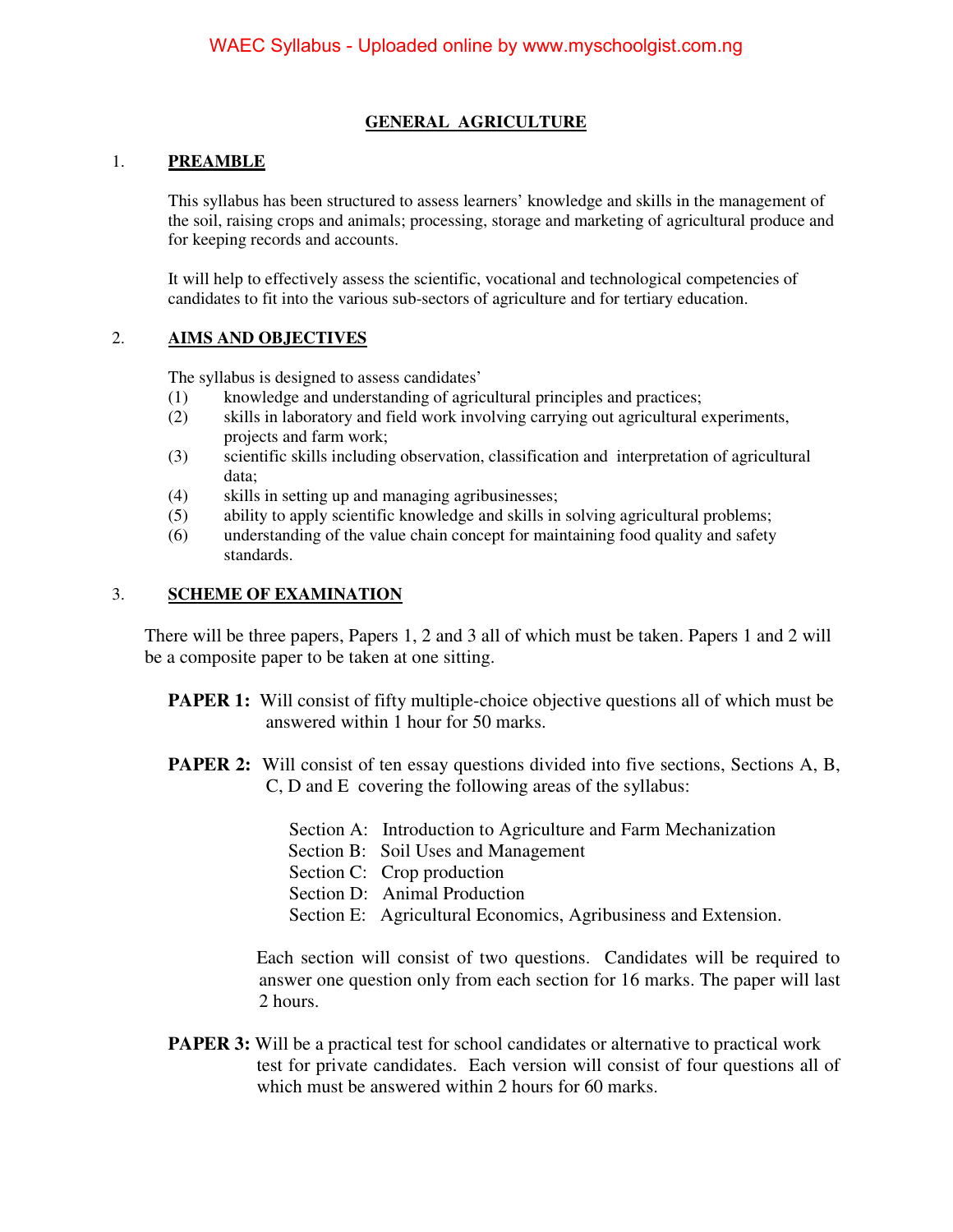#### **DETAILED SYLLABUS**

| <b>CONTENTS</b>                                                                                                | <b>NOTES</b>                                                                                                                                                                                                                                                                                             |
|----------------------------------------------------------------------------------------------------------------|----------------------------------------------------------------------------------------------------------------------------------------------------------------------------------------------------------------------------------------------------------------------------------------------------------|
| <b>INTRODUCTION TO</b><br><b>AGRICULTURE</b>                                                                   |                                                                                                                                                                                                                                                                                                          |
| 1. Importance of<br>agriculture to the<br>national economy<br>(a) Definition and<br>branches of<br>agriculture | The branches should include crop production,<br>animal production, horticulture, farm<br>mechanization, soil management, fisheries,<br>forestry, agricultural economics and extension.                                                                                                                   |
| (b) Role of agriculture in<br>the national economy                                                             | The roles of agriculture in the economic<br>development of the nation. E.g. food, shelter,<br>raw material as well as the inter-dependence of<br>agriculture and industry will be assessed.                                                                                                              |
| Meaning, types and<br>1.<br>importance of agricultural<br>education in national<br>development                 |                                                                                                                                                                                                                                                                                                          |
| (a) Meaning and types of<br>agricultural education                                                             | Types should include formal e.g. general, pre-<br>vocational and vocational; non-formal e.g.<br>agricultural extension and agricultural youth<br>clubs; informal e.g. apprenticeship.<br>Merits and demerits of the formal type should be<br>assessed.                                                   |
| (b) Importance of<br>agricultural education                                                                    | Importance should include manpower<br>development, acquisition of leadership skills,<br>inculcating the spirit of voluntarism in the<br>youth, strengthening democracy and enhancing<br>rural development.                                                                                               |
| Agricultural<br>(c)<br>occupations                                                                             | Assessment should cover the major divisions of<br>occupations in agriculture e.g. production of<br>crops and animals, agricultural mechanization,<br>processing of agricultural produce, landscaping,<br>agricultural resource management, forestry,<br>teaching and research and provision of services. |
| (d) Job description<br>and entry<br>requirements for<br>agricultural<br>occupations                            |                                                                                                                                                                                                                                                                                                          |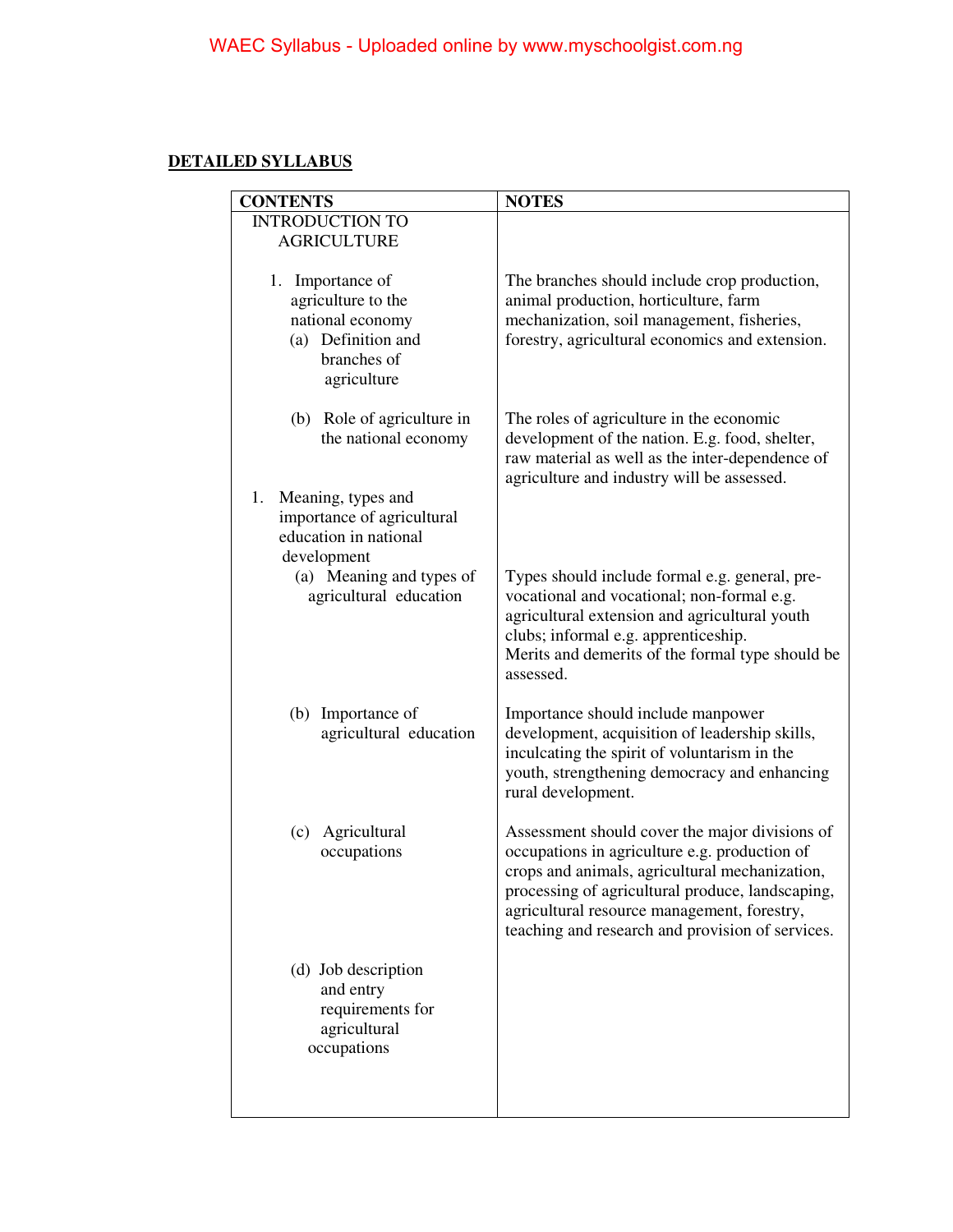| 3.<br>Measurements in<br>agriculture<br>(a) Calculations in<br>agriculture                    | Calculation of area, volume, percentage, plant<br>density, yield per unit area, rate of application of<br>fertilizers and pesticides, seed rate and dressing                                                                           |
|-----------------------------------------------------------------------------------------------|----------------------------------------------------------------------------------------------------------------------------------------------------------------------------------------------------------------------------------------|
| (b) Comparison between<br>indigenous measurement<br>and standardized units of<br>measurement. | percentage of carcasses are required.<br>Advantages and disadvantages of using<br>indigenous and standardized units of<br>measurement are required.                                                                                    |
| 4. Land and its uses<br>(a) Uses of land:<br>Agricultural and non-<br>agricultural uses       | Uses of land for agriculture, forestry, game and<br>wildlife, fisheries should be assessed.                                                                                                                                            |
| (b) Land tenure systems in<br><b>West Africa</b>                                              | Description of the systems should include<br>communal land ownership, free-hold title, lease-<br>hold title, tenancy.                                                                                                                  |
| (c) Effects of land tenure<br>systems on agricultural<br>production                           | Effects should include the merits and demerits<br>of each system.                                                                                                                                                                      |
| 5.<br>Introduction to forestry                                                                |                                                                                                                                                                                                                                        |
| (a) Definition of<br>forest and<br>forestry                                                   | Differences between forestry and forests are<br>required.                                                                                                                                                                              |
| (b) Salient features<br>of forest                                                             | Knowledge of the salient features should include<br>the following: long term activity; occupies large<br>area for a long period of time; develop over<br>several years; poses lots of risks; provides<br>business opportunities.       |
| 6. Forest products and their<br>contribution to national<br>development                       |                                                                                                                                                                                                                                        |
| (a) Types of plants and<br>animals in the forest                                              | Types of plants: trees, shrubs, herbs, climbers,<br>fungi etc.<br>Types of animals: birds, insects, mammals,<br>reptiles, amphibians, snails etc.                                                                                      |
| Contributions<br>(b)<br>of forests to national<br>development                                 | Knowledge and understanding of contributions<br>of the forest to national development:<br>conservation of climate, water, soil, plant and<br>animal species; sustenance of agricultural<br>production; provision of wood for industry, |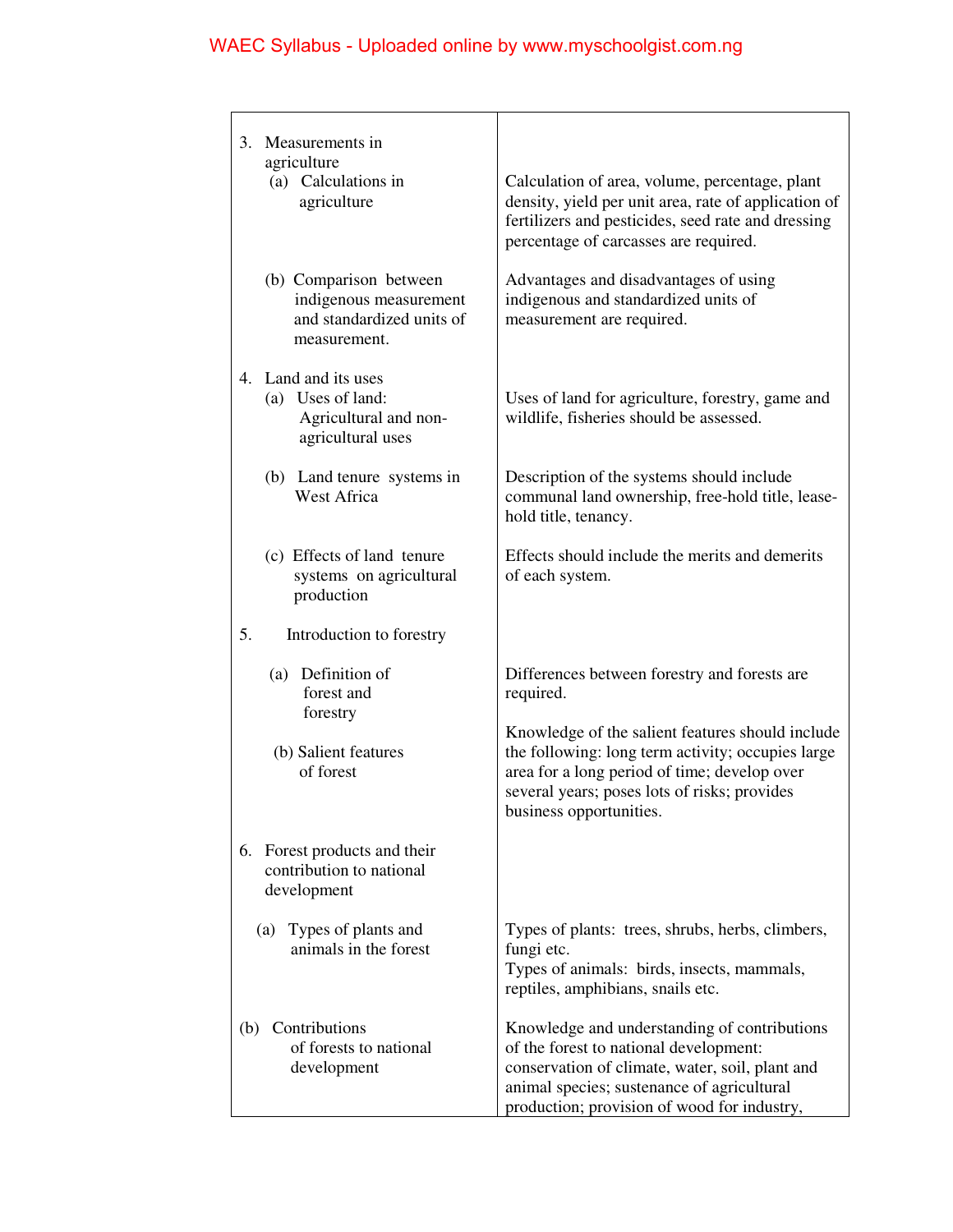|                                                                                      | construction and fuel.<br>Uses of timber and non-timber forest products:<br>- Timber products for buildings, furniture,<br>railway, paper, boats and canoes, carving,<br>utensils, toys, educational equipment, etc<br>- Non-timber forest products such as game<br>and wildlife, skins and hides, plant medicine,<br>foods and spices, ropes, roofing materials,<br>sponge, etc.<br>Contribution of forest and forest products to<br>employment, income generation (both local and<br>foreign) social and educational activities and<br>health. |
|--------------------------------------------------------------------------------------|--------------------------------------------------------------------------------------------------------------------------------------------------------------------------------------------------------------------------------------------------------------------------------------------------------------------------------------------------------------------------------------------------------------------------------------------------------------------------------------------------------------------------------------------------|
| Meaning, causes and<br>(c)<br>effects of deforestation                               | Knowledge and understanding of effects of<br>deforestation on the environment and the<br>national economy are required.                                                                                                                                                                                                                                                                                                                                                                                                                          |
| Forest management<br>(d)<br>practices                                                | Management skills should include: selective<br>exploitation of forest resources and forest<br>regeneration.                                                                                                                                                                                                                                                                                                                                                                                                                                      |
| Game and wildlife<br>(e)<br>conservation                                             | Importance of game and wildlife and its socio-<br>economic contributions.                                                                                                                                                                                                                                                                                                                                                                                                                                                                        |
| 7.<br>Sustainable<br>agriculture and<br>good agricultural<br>practices (GAP)         |                                                                                                                                                                                                                                                                                                                                                                                                                                                                                                                                                  |
| The concepts of sustainable<br>(a)<br>agriculture and good<br>agricultural practices | Concept of sustainable agriculture should<br>include practices that address problems of soil<br>fertility, pest control and environmental<br>degradation and ensures continued agricultural<br>productivity.                                                                                                                                                                                                                                                                                                                                     |
|                                                                                      | Good agricultural practices that ensure the<br>attainment of acceptable food safety and quality<br>standards are required.<br>Examples of sustainable agricultural practices<br>and good agricultural practices in West Africa<br>are required.<br>Knowledge of the relationships between the two<br>concepts should be assessed.                                                                                                                                                                                                                |
| Factors influencing<br>(b)<br>Good agricultural practices                            | Factors should include social, technological,<br>economic and political. Physical factors such as                                                                                                                                                                                                                                                                                                                                                                                                                                                |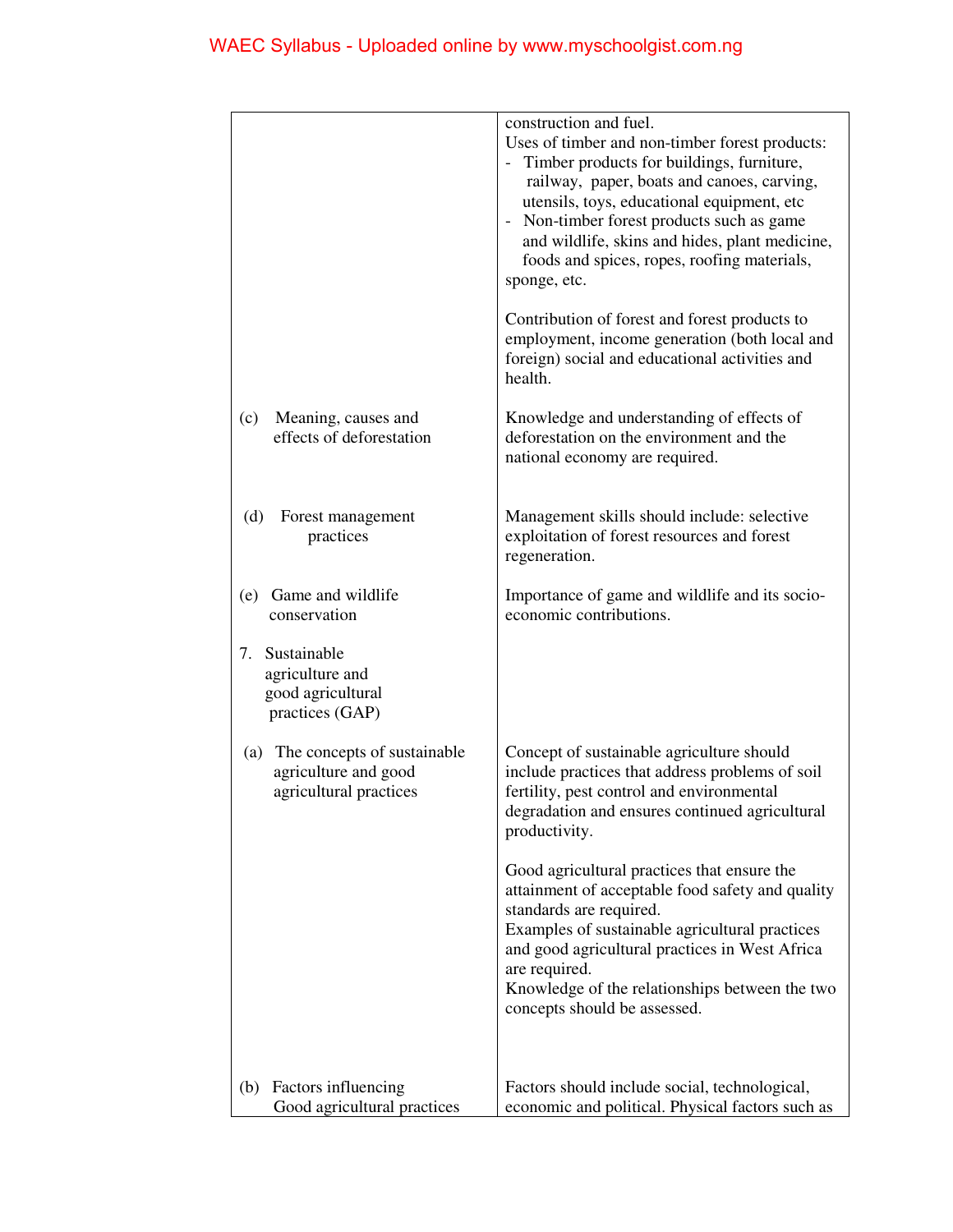|    | and sustainable agricultural                                                                            | climate change as well as food quality and                                                                                                                                                                                                                                                                                                     |
|----|---------------------------------------------------------------------------------------------------------|------------------------------------------------------------------------------------------------------------------------------------------------------------------------------------------------------------------------------------------------------------------------------------------------------------------------------------------------|
|    | production in West Africa.                                                                              | safety standards should also be assessed.                                                                                                                                                                                                                                                                                                      |
|    |                                                                                                         |                                                                                                                                                                                                                                                                                                                                                |
| 8. | Development of agriculture<br>(a) Meaning and objectives of<br>agricultural<br>development              | Objectives of agricultural development in West<br>Africa should include: self sufficiency in food<br>production, improved traditional cash crop<br>production for export, production of non-<br>traditional crops and animals for export, practice<br>of sustainable agriculture and production of<br>industrial raw materials.                |
|    | (b) Problems of agricultural<br>development in West<br>Africa                                           | Problems should include: land tenure systems,<br>inadequate social amenities, low level of<br>education, presence of devastating diseases, low<br>access to extension services, ageing farming<br>population, poor transportation systems and<br>limited knowledge of improved technologies.<br>Solutions to problems should also be assessed. |
|    | (c) Role of government and<br>other agencies in<br>agricultural development                             | Roles played by agencies such as ministry<br>responsible for agriculture, research institutions,<br>banks, processing companies, universities,<br>NGO's should be covered.                                                                                                                                                                     |
|    | <b>B. SOIL USES AND</b><br><b>MANAGEMENT</b><br>1. Origin and formation of soils                        |                                                                                                                                                                                                                                                                                                                                                |
|    | (a) Classification and<br>formation of rocks                                                            | Assessment should be limited to only the main<br>types of rocks – igneous, sedimentary and<br>metamorphic.                                                                                                                                                                                                                                     |
|    | Processes of soil<br>(b)<br>formation                                                                   | Understanding of the process of weathering of<br>rocks (physical, chemical and biological),<br>transportation and deposition of weathered<br>materials, role of organic matter are required.                                                                                                                                                   |
|    | (c) Factors of soil formation:<br>parent material,<br>topography, living<br>organisms, climate and time | The roles played by each factor should be<br>assessed.                                                                                                                                                                                                                                                                                         |
|    | Soil profile Meaning,<br>(d)<br>description and the<br>importance of soil profile                       | Soil horizons should be described in terms of<br>colour, texture, structure, depth, porosity and<br>organic matter content.<br>Importance of the knowledge of soil profile in                                                                                                                                                                  |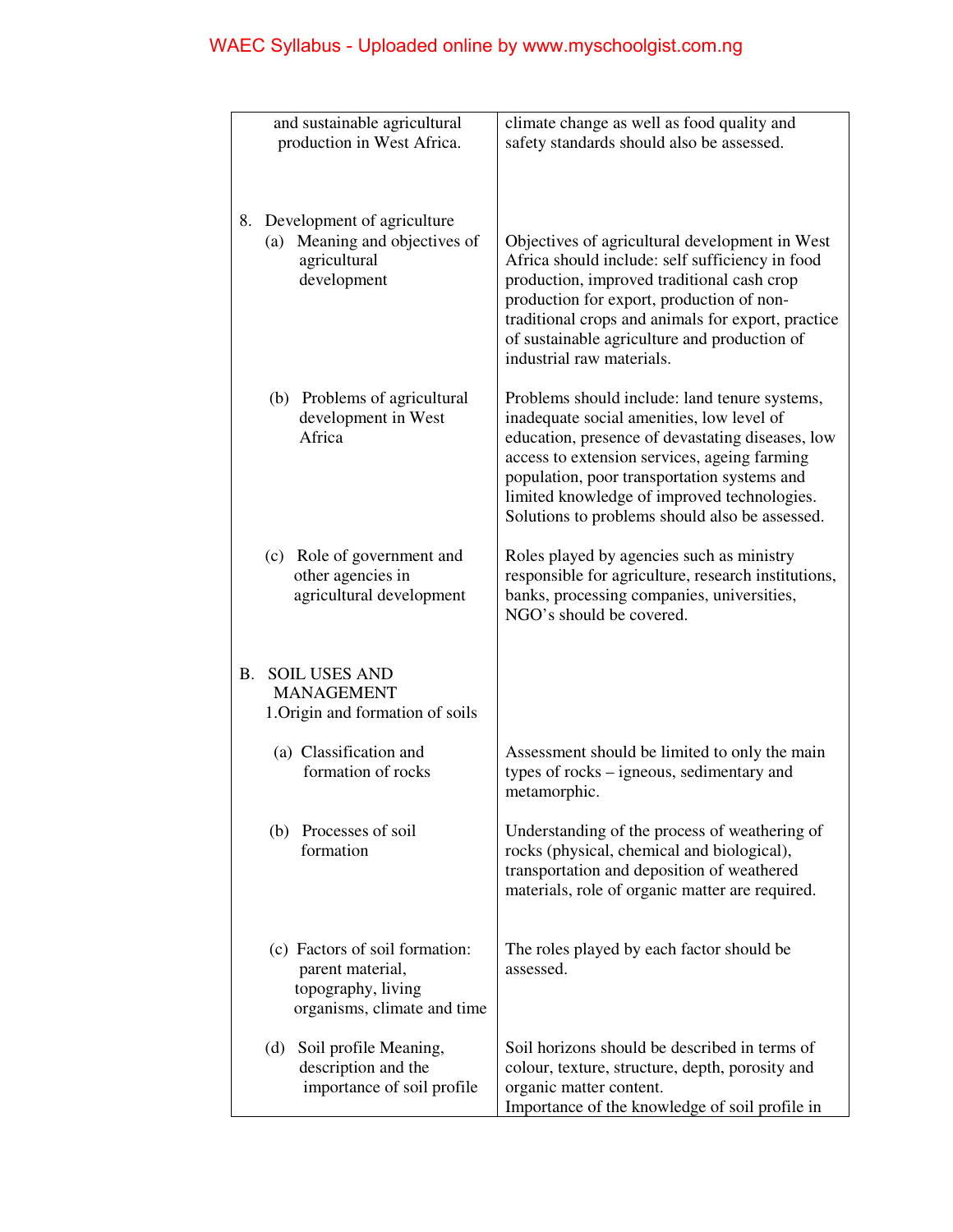|                                         | crop production should also be assessed.                                                        |
|-----------------------------------------|-------------------------------------------------------------------------------------------------|
|                                         |                                                                                                 |
|                                         |                                                                                                 |
| Nature, composition and<br>2.           |                                                                                                 |
| properties of soil                      |                                                                                                 |
| (a) Components of soil                  | Assessment should be based on organic matter<br>(including micro-living organisms), mineral     |
|                                         | particles, air and water.                                                                       |
|                                         | The roles of soil living organisms and organic<br>matter should be assessed.                    |
|                                         |                                                                                                 |
| (b)<br>Properties of soil:              | Physical properties should include colour,                                                      |
| Physical and chemical<br>properties     | texture, structure, soil air, water, temperature,<br>consistency. Chemical properties e.g. soil |
|                                         | reaction (pH).                                                                                  |
|                                         | The importance of soil physical and chemical                                                    |
|                                         | properties to the growth and development of                                                     |
|                                         | crop plants should also be covered.                                                             |
| Land preparation practices<br>3.        |                                                                                                 |
| (a) Methods of land preparation:        |                                                                                                 |
| Indigenous methods<br>(i)               | The methods should include slashing, hoeing,<br>felling, controlled burning, stumping, ridging  |
|                                         | and mounding.                                                                                   |
| (ii) Mechanized methods                 | Bulldozing, felling, ploughing, harrowing, use                                                  |
|                                         | of herbicides and ridging should be assessed.                                                   |
| (b) Effects of indigenous and           |                                                                                                 |
| mechanized methods of land              |                                                                                                 |
| preparation on the soil                 |                                                                                                 |
| Plant nutrients and<br>4.               |                                                                                                 |
| nutrient cycles                         |                                                                                                 |
| Classification<br>(a)<br>and sources of | Plant nutrients should be classified into macro-                                                |
| plant nutrients                         | nutrients and micro-nutrients.                                                                  |
| (b) Functions of                        | Functions of nitrogen, phosphorus, potassium,                                                   |
| plant nutrients                         | zinc and iron in plant growth and development                                                   |
|                                         | are required.                                                                                   |
| Deficiency symptoms of<br>(c)           | Knowledge of deficiency symptoms associated                                                     |
| nutrients in plants                     | with nitrogen, phosphorus, potassium, zinc and<br>iron are required.                            |
|                                         |                                                                                                 |
| (d) Nitrogen and carbon cycles          | The cycles as natural sources of nitrogen and                                                   |
|                                         | carbon should be covered.                                                                       |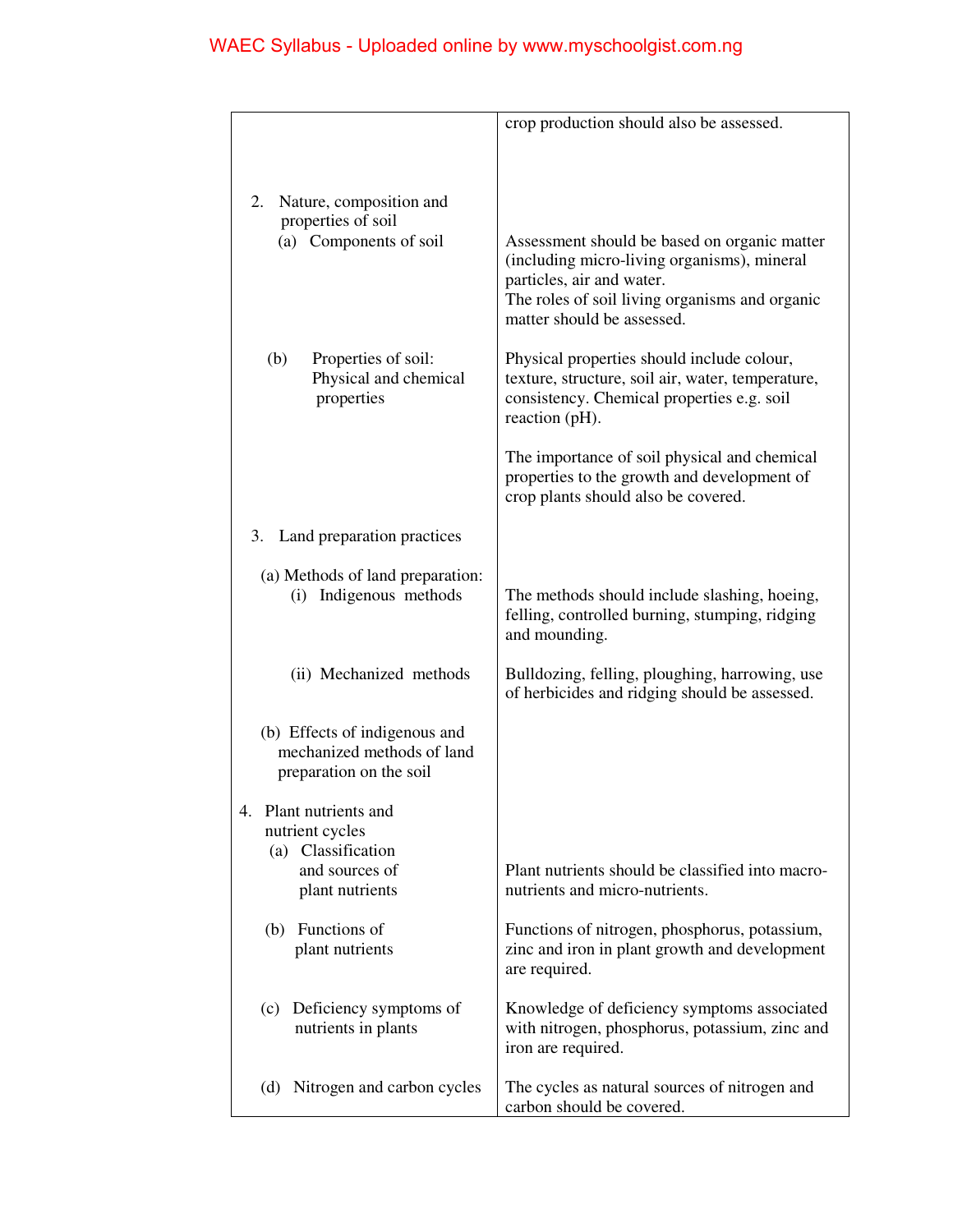|                                                                                                          | The knowledge and understanding of nitrogen                                                                                                                                                                                                          |
|----------------------------------------------------------------------------------------------------------|------------------------------------------------------------------------------------------------------------------------------------------------------------------------------------------------------------------------------------------------------|
|                                                                                                          | and carbon cycles are required.                                                                                                                                                                                                                      |
|                                                                                                          |                                                                                                                                                                                                                                                      |
| 5.<br>Soil fertility and its<br>maintenance<br>(a) Meaning of soil<br>fertility and soil<br>productivity | Explanation of the concepts of soil fertility and<br>productivity is required.                                                                                                                                                                       |
| (b) Characteristics<br>of fertile soil                                                                   | Assessment should include adequate nutrients,<br>presence of organic matter, suitable pH, good<br>water holding capacity, good aeration and<br>absence of toxic substances.                                                                          |
| (c) Methods of<br>maintaining<br>and improving<br>soil fertility                                         | Methods such as crop rotation, application of<br>fertilizers, cover cropping, liming, mulching and<br>fallowing are required.                                                                                                                        |
| (d) Classification<br>of fertilizers                                                                     | Fertilizers should be classified into organic and<br>inorganic (chemical) fertilizers. Further<br>classification of inorganic fertilizers into<br>compound, straight or single fertilizers is also<br>required.                                      |
| (e) Preparation of<br>compost                                                                            | Knowledge and skills in the preparation of<br>compost using stack/heap and pit methods are<br>required.                                                                                                                                              |
| (f) Methods of<br>fertilizer<br>application                                                              | Knowledge and skills in the application of<br>fertilizer should include broadcasting, row<br>placement or side dressing, band placement and<br>foliar application.<br>Split application of fertilizers involving top<br>dressing should be assessed. |
| Factors<br>(g)<br>affecting<br>fertilizer use                                                            | Understanding of factors such as crop factors,<br>soil factors, climatic factors, social factors and<br>management is required.                                                                                                                      |
| Soil and water<br>6.<br>conservation<br>(a) Concepts of soil and water<br>conservation                   | Explanation of the concepts of soil and water<br>conservation is required.                                                                                                                                                                           |
| Types of soil water and<br>(b)                                                                           | Knowledge and understanding of gravitational                                                                                                                                                                                                         |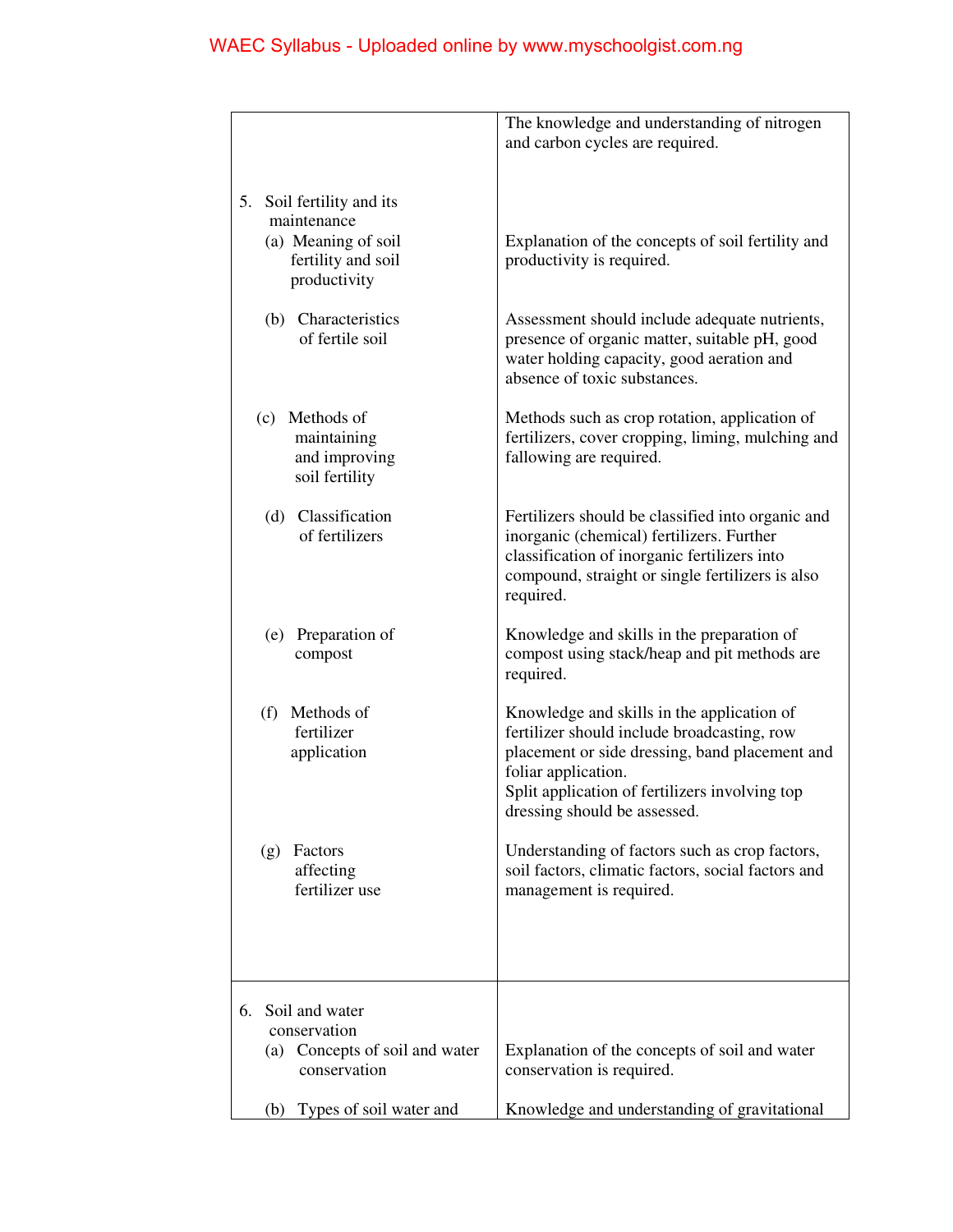| their importance                                  | water (non-available water), capillary water,                                                  |
|---------------------------------------------------|------------------------------------------------------------------------------------------------|
|                                                   | hygroscopic water, available water and                                                         |
|                                                   | superfluous water are required.                                                                |
|                                                   | Wilting point and field capacity should be<br>covered.                                         |
|                                                   |                                                                                                |
| (c) Soil erosion:<br>agents and types             | Agents such as water, wind, ice should be<br>covered.                                          |
|                                                   | Types of erosion caused by water and wind                                                      |
|                                                   | should also be assessed.                                                                       |
| (d) Factors influencing                           | Factors should include wind, rainfall,                                                         |
| soil erosion                                      | topography, vegetation cover, soil type, human                                                 |
|                                                   | and animal activities.                                                                         |
| (e) Effects of soil                               | Effects such as loss of top soil, loss of soil                                                 |
| erosion                                           | fertility, siltation of dams, reduction in water                                               |
|                                                   | holding capacity of soils should covered.                                                      |
| (f) Economic importance of                        |                                                                                                |
| soil erosion                                      |                                                                                                |
|                                                   |                                                                                                |
|                                                   |                                                                                                |
| Soil and water conservation<br>(g)                | The methods should be assessed under                                                           |
| methods                                           | agronomic, soil conditioning and tillage                                                       |
|                                                   | practices.                                                                                     |
| C. FARM MECHANIZATION                             |                                                                                                |
| 1. Introduction to farm                           |                                                                                                |
| mechanization                                     |                                                                                                |
| (a) Meaning, objectives and<br>importance of farm | Knowledge and understanding of the meaning,<br>objectives and importance of farm               |
| mechanization                                     | mechanization are required.                                                                    |
|                                                   |                                                                                                |
| (b) Safety precautions on<br>the farm             | Farm safety measures in the use of machinery,<br>electricity, agro-chemicals, draught animals, |
|                                                   | sharp tools should be covered.                                                                 |
|                                                   | Dressing codes, first aid and use of first aid box                                             |
|                                                   | should also be covered.                                                                        |
| 2.<br>Farm power                                  | Assessment of sources of farm power should                                                     |
| Sources of farm                                   | include the use of draught animals and factors                                                 |
| power: human, animal,                             | that affect the efficiency of draught animals.                                                 |
| combustion engines, solar,                        | Uses, merits and demerits of each source of                                                    |
| wind, water and electricity                       | farm power should also be covered.                                                             |
|                                                   |                                                                                                |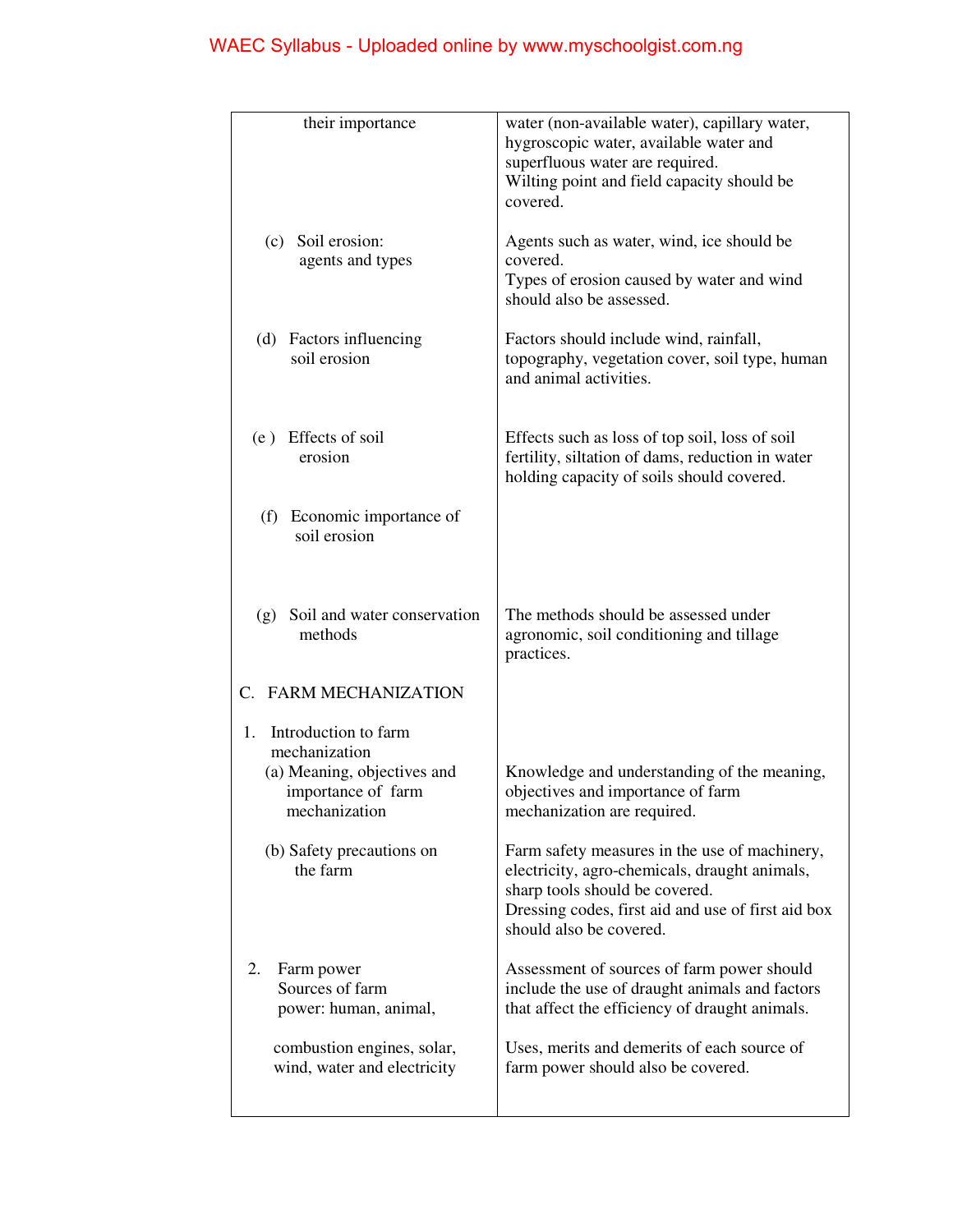| 2.<br>Farm machinery and       | Differences between farm machinery and              |
|--------------------------------|-----------------------------------------------------|
| implements:                    | implements should be covered.                       |
| tractor, power tiller,         | Assessment should include use, care and             |
| mistblower, lawn mower,        | maintenance of farm machinery and                   |
| knapsack sprayer, plough,      | implements. Candidates should be able to            |
| harrow, ridger, planter and    | identify the major parts of farm implements and     |
| trailer                        | state their functions. The major parts of the       |
|                                | internal combustion engine and their functions      |
|                                | should also be covered.                             |
|                                |                                                     |
| 4. Harvest and post-harvest    | Skills in the operation of simple farm machines     |
| tools, equipment and           | should be assessed.                                 |
| machinery                      |                                                     |
|                                |                                                     |
| (a) Harvesting tool:           | Assessment should include identification,           |
| e.g. sickle, cutlass and hoe   | functions, care and maintenance of tools,           |
|                                | equipment and machinery. The names and              |
|                                | functions of the principal parts of each machine    |
|                                | should also be covered.                             |
|                                |                                                     |
| (b) Harvesting machinery:      | Knowledge and ability to operate harvesting,        |
| e.g. combine harvester,        | processing and storage equipment should be          |
| cotton picker and              | covered.                                            |
| groundnut lifter               |                                                     |
|                                |                                                     |
| (c) Processing machinery and   |                                                     |
| equipment: cassava             |                                                     |
| grater, corn miller and        |                                                     |
| dehusker.                      |                                                     |
| Storage equipment:<br>(d)      |                                                     |
| e.g. silos, barns, cribs,      |                                                     |
| refrigerator and deep          |                                                     |
| freezers.                      |                                                     |
|                                |                                                     |
| Irrigation and Drainage        |                                                     |
| (a) Meaning, merits and        | Differences between irrigation and drainage are     |
| demerits of irrigation         | required.                                           |
| and drainage                   | Benefits and problems of irrigation and drainage    |
|                                | in agriculture should also be covered.              |
|                                |                                                     |
| (a) Classification and methods | Knowledge and understanding of irrigation           |
| of irrigation and drainage     | systems such as surface (e.g. furrow, flooding      |
| systems including their        | and drip/trickle); overhead (e.g. sprinkler, use of |
| merits and demerits            | watering can); and drainage systems (open or        |
|                                | surface, subsurface). Merits and demerits of        |
|                                | each system should be covered.                      |
|                                | Assessment should cover equipment used in           |
|                                | irrigation and drainage e.g. watering cans, pipes,  |
|                                | sprinklers and pumps.                               |
|                                |                                                     |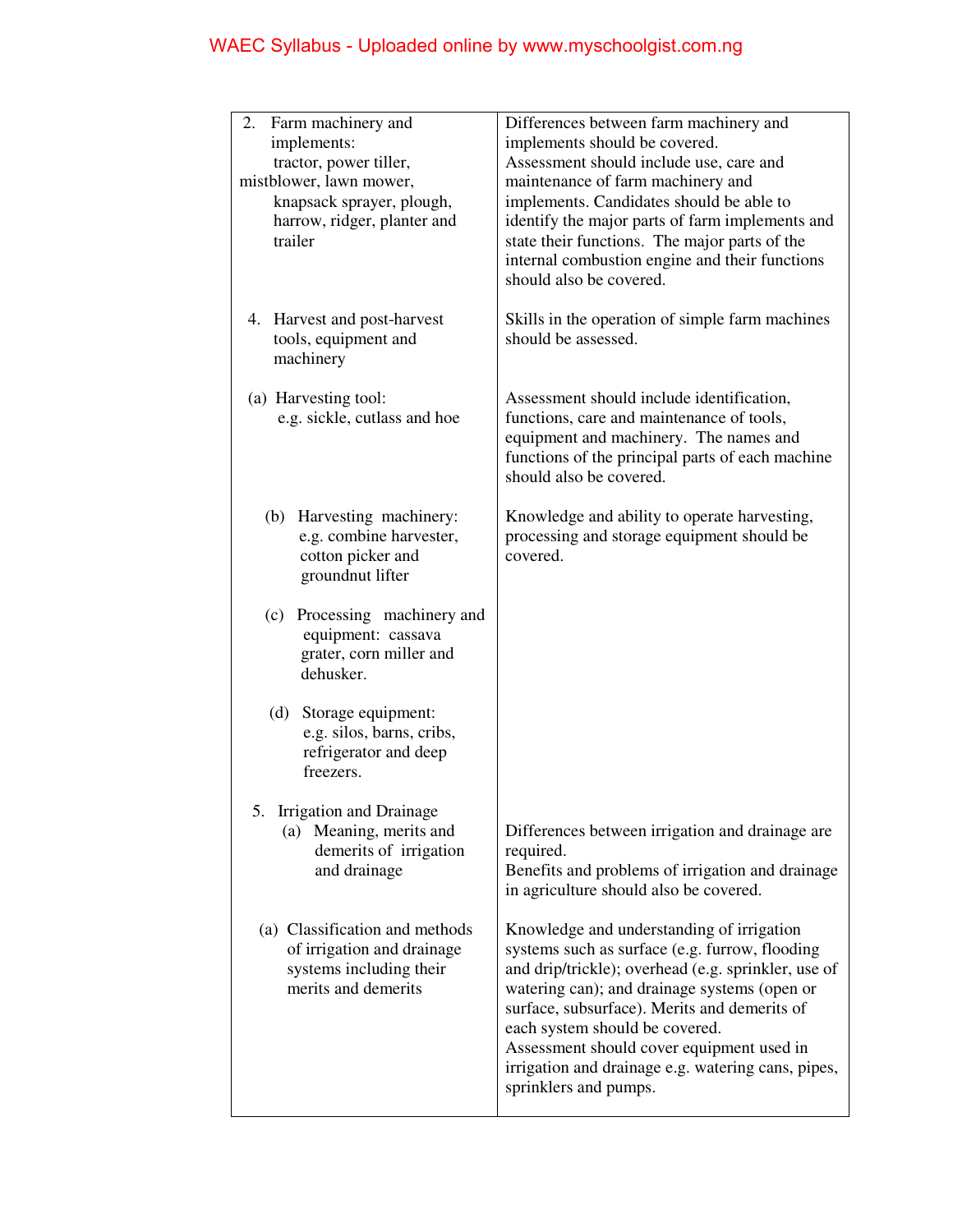| 6. Surveying and planning                             |                                                                                               |
|-------------------------------------------------------|-----------------------------------------------------------------------------------------------|
| of farmstead<br>(a) Purpose of surveying              | Importance of surveying in road construction,                                                 |
| And measurement                                       | agriculture, mining and town planning should be                                               |
|                                                       | covered.                                                                                      |
|                                                       |                                                                                               |
| (b) Surveying instruments                             | Assessment should cover identification, uses,                                                 |
| and their uses                                        | care and maintenance of the following<br>instruments: ranging poles, gunters chain,           |
|                                                       | measuring tape, prismatic compass, theodolite,                                                |
|                                                       | dumpy level, abney level, tripod stand,                                                       |
|                                                       | global placement system (GPS) and total station<br>$(TS)$ .                                   |
|                                                       |                                                                                               |
| (c) Procedure for conducting                          | Knowledge and understanding of procedures for<br>conducting reconnaissance and preliminary    |
| a survey                                              | surveys, as well as linear and angular                                                        |
|                                                       | measurements and recording of data are                                                        |
|                                                       | required.                                                                                     |
| (d)<br>Map preparation                                | Scale selection, baseline determination and                                                   |
|                                                       | transfer of field measurements onto maps should<br>be covered.                                |
|                                                       |                                                                                               |
| (e) Meaning and importance<br>of farmstead planning   | Knowledge and understanding of farmstead<br>outlay should cover the influence of factors such |
|                                                       | as topography, water source, type of soil,                                                    |
| (f) Principles of planning                            | direction of wind and sunshine.                                                               |
| farmstead outlay                                      |                                                                                               |
|                                                       |                                                                                               |
| D.<br><b>CROP</b><br><b>PRODUCTION</b>                |                                                                                               |
|                                                       |                                                                                               |
| 1.<br>Importance and<br>classification of crop plants |                                                                                               |
| (a) Benefits derived from                             | Knowledge of the benefits of crop plants such as                                              |
| crop plants                                           | food, animal feed, industrial raw materials,                                                  |
|                                                       | employment, income and foreign exchange is<br>required.                                       |
|                                                       |                                                                                               |
| (b) Classification                                    | Classification based on growth cycle/lifespan,                                                |
| of crop plants                                        | botany, uses and methods of cultivation should                                                |
|                                                       | be covered.                                                                                   |
| Principles of crop production<br>2.                   |                                                                                               |
| (a) Site selection and                                | Factors influencing the selection of a site e.g.                                              |
| preparation                                           | topography, water, soil type, vegetation, market;<br>different methods of land preparation    |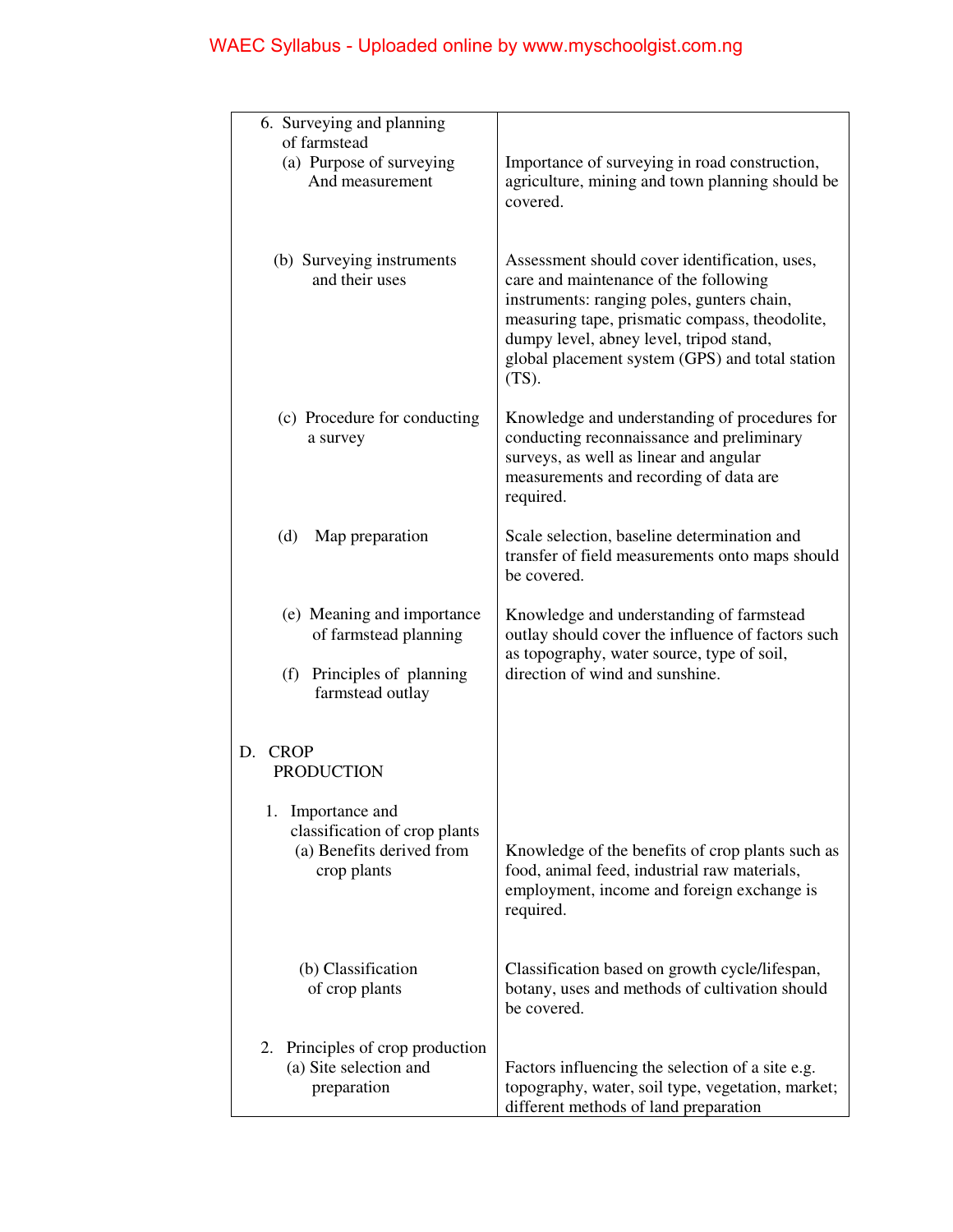|                                                                                                                                             | (indigenous and mechanized) and their effects<br>on the soil should be covered.                                                                                                                                                                                        |
|---------------------------------------------------------------------------------------------------------------------------------------------|------------------------------------------------------------------------------------------------------------------------------------------------------------------------------------------------------------------------------------------------------------------------|
| (b) Meaning and objectives of<br>tillage                                                                                                    | Meaning of tillage; tillage practices (ploughing,<br>harrowing, ridging, mounding); types of tillage<br>(minimum, zero, primary and secondary);<br>objectives of tillage are required.<br>Differences between primary and secondary<br>tillage should also be covered. |
| (c) Methods of plant<br>propagation                                                                                                         | Knowledge and understanding of plant<br>propagation by seeds and vegetative parts as<br>well as their merits and demerits should be<br>covered.                                                                                                                        |
| (d) Activities in seed<br>propagation                                                                                                       | Seed propagation activities such as seed<br>selection, testing, treatment and planting<br>methods; planting at stake and nursery practices<br>are required.                                                                                                            |
| (e) Methods of vegetative<br>propagation                                                                                                    | Propagation involving the use of materials such<br>as corms, suckers, rhizomes, slips, crowns,<br>runners, bulbs, tubers and manipulation of plants<br>as in budding, grafting and layering should be<br>covered.                                                      |
| (f) Cultural practices in<br>crop production                                                                                                | Assessment should cover the description and<br>reasons for carrying out cultural practices in<br>crop production.                                                                                                                                                      |
| General principles<br>3.<br>and practices of plant protection                                                                               |                                                                                                                                                                                                                                                                        |
| (a) Classification of crop<br>diseases                                                                                                      | Diseases to be classified into pathogenic<br>diseases (bacterial, viral, fungal, and nematodes<br>diseases); and non-pathogenic diseases (caused<br>by excess or low nutrient levels, temperature,<br>water etc.)                                                      |
| (b) Diseases of crop plants:                                                                                                                |                                                                                                                                                                                                                                                                        |
| (i) Fungal diseases<br>Damping off, leaf spot of<br>maize, gummosis<br>of citrus, sikatoga<br>of plantain/<br>banana, black<br>pod of cocoa | Assessment of the understanding of the diseases<br>should be done under the following headings:<br>causal agent;<br>mode of transmission;<br>$\sim$<br>affected crop(s);<br>$\overline{\phantom{0}}$<br>symptoms;                                                      |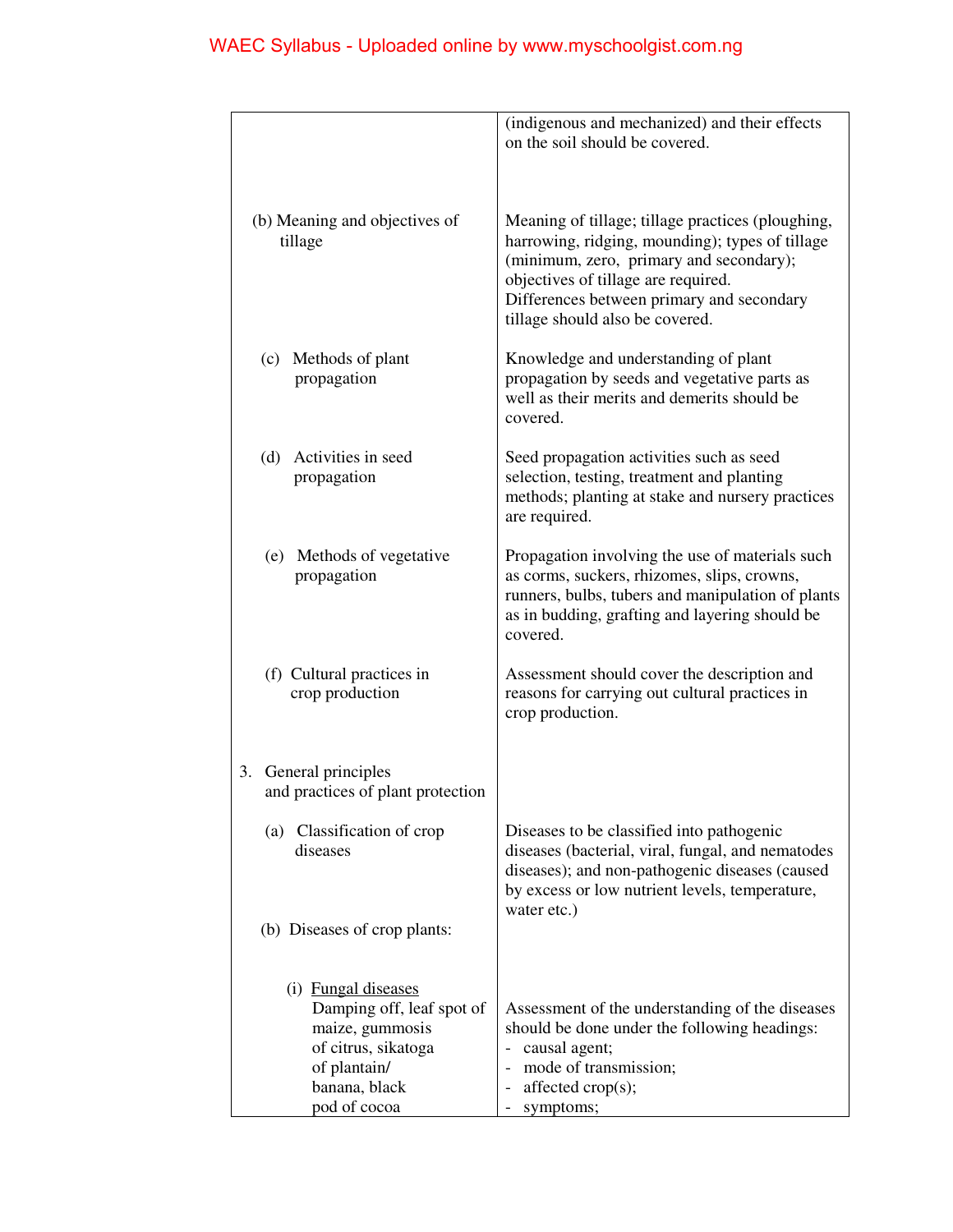|                                            | prevention and control measures.                                                                |
|--------------------------------------------|-------------------------------------------------------------------------------------------------|
| (ii) Bacterial diseases                    |                                                                                                 |
| Bacterial soft rot                         |                                                                                                 |
| of carrots, cabbage rot,                   |                                                                                                 |
| black soft rot of onion                    |                                                                                                 |
| (iii) Viral diseases                       |                                                                                                 |
| Cassava leaf                               |                                                                                                 |
| mosaic, leaf                               |                                                                                                 |
| curl, groundnut                            |                                                                                                 |
| leaf rosette,<br>maize streak,             |                                                                                                 |
| Cape St. Paul                              |                                                                                                 |
| wilt, swollen                              |                                                                                                 |
| shoot                                      |                                                                                                 |
|                                            |                                                                                                 |
| (iv) Nematodes and worms<br>Rook knot      |                                                                                                 |
| nematode                                   |                                                                                                 |
| disease of                                 |                                                                                                 |
| tomato and okro                            |                                                                                                 |
| (v) Non-pathogenic                         |                                                                                                 |
| diseases                                   |                                                                                                 |
| Blossom-end rot                            |                                                                                                 |
| of tomato                                  |                                                                                                 |
| (c) Effects of plant diseases on           | Assessment should cover knowledge and                                                           |
| crop production.                           | understanding of the effects of diseases on crop                                                |
|                                            | production.                                                                                     |
|                                            |                                                                                                 |
| (d) Classification of crop pests           | Classification of crop pests should include<br>rodents, insects, birds and nematodes.           |
|                                            | Classification of pests into field and storage                                                  |
|                                            | pests as well as the classification of insect                                                   |
|                                            |                                                                                                 |
| (e) Methods of pest and<br>disease control | Control methods should include physical,<br>chemical, biological, cultural,                     |
|                                            | prohibition/quarantine, integrated pest                                                         |
|                                            | management and use of resistant varieties.                                                      |
|                                            |                                                                                                 |
| (f) Weeds                                  | Assessment should cover classification,                                                         |
|                                            | importance, mode of dispersal and methods of<br>weed control.                                   |
|                                            | Ability to calibrate knapsack sprayer for                                                       |
|                                            | purposes of chemical control of weeds is                                                        |
|                                            | required.                                                                                       |
|                                            |                                                                                                 |
| (g) Invasive Alien                         | Definition, identification and description of                                                   |
| species (IAS)                              | common features of invasive alien species.<br>Effects of invasive alien species on agriculture. |
|                                            |                                                                                                 |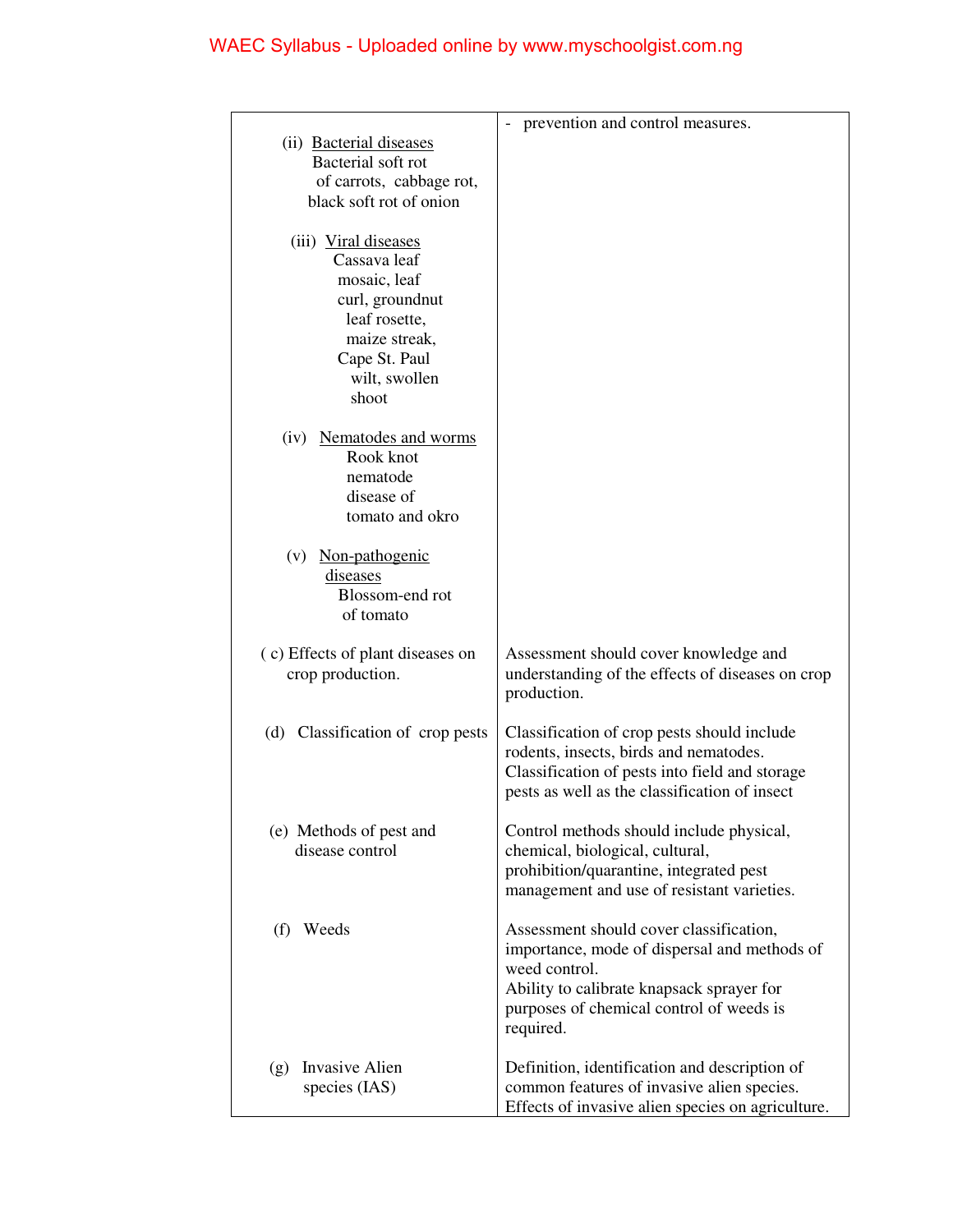|                                                                                                                                                                                                                                                                                               | Ways to prevent and control invasive alien                                                                                                                                                                                                                                                                            |
|-----------------------------------------------------------------------------------------------------------------------------------------------------------------------------------------------------------------------------------------------------------------------------------------------|-----------------------------------------------------------------------------------------------------------------------------------------------------------------------------------------------------------------------------------------------------------------------------------------------------------------------|
|                                                                                                                                                                                                                                                                                               | species are required.                                                                                                                                                                                                                                                                                                 |
|                                                                                                                                                                                                                                                                                               |                                                                                                                                                                                                                                                                                                                       |
| 4. Husbandry of selected crops:                                                                                                                                                                                                                                                               |                                                                                                                                                                                                                                                                                                                       |
| Climatic and soil requirements,<br>land preparation, seed rate,<br>spacing, time of planting,<br>nursery requirements, fertilizer<br>application, weed control, pest<br>and diseases control, harvesting<br>and storage of at least one crop<br>from each of the following crop<br>groupings: | Assessment should be based on the knowledge<br>and ability to measure yield of harvested crops<br>in terms of weight, crates and bags per unit area<br>of land.<br>Knowledge and skills in post-harvest handling<br>of produce to minimize losses as well as cost-<br>benefit analysis of projects should be covered. |
| (a) Field crops<br>Maize,<br>sorghum,<br>cassava, yam,<br>cowpea,<br>groundnut                                                                                                                                                                                                                |                                                                                                                                                                                                                                                                                                                       |
| (b) Vegetable crops<br>Tomato, okro,<br>onion, shallot                                                                                                                                                                                                                                        |                                                                                                                                                                                                                                                                                                                       |
| (c)<br><b>Fruit crops</b><br>Plantain, banana,<br>pineapple,<br>mango, citrus                                                                                                                                                                                                                 |                                                                                                                                                                                                                                                                                                                       |
| (d)<br>Tree crops<br>Cocoa, oil palm,<br>cashew                                                                                                                                                                                                                                               |                                                                                                                                                                                                                                                                                                                       |
| 5. Principles of crop<br>improvement<br>(a) Meaning and<br>aims of crop<br>improvement                                                                                                                                                                                                        |                                                                                                                                                                                                                                                                                                                       |
| (b) Methods of<br>crop improvement:<br>introduction,<br>selection and<br>cross-breeding                                                                                                                                                                                                       | Aims such as production of disease/pest<br>resistant varieties, to increase yield, to improve<br>quality of produce, to reduce maturity period<br>should be covered.<br>Knowledge and understanding of the methods                                                                                                    |
|                                                                                                                                                                                                                                                                                               | are required.                                                                                                                                                                                                                                                                                                         |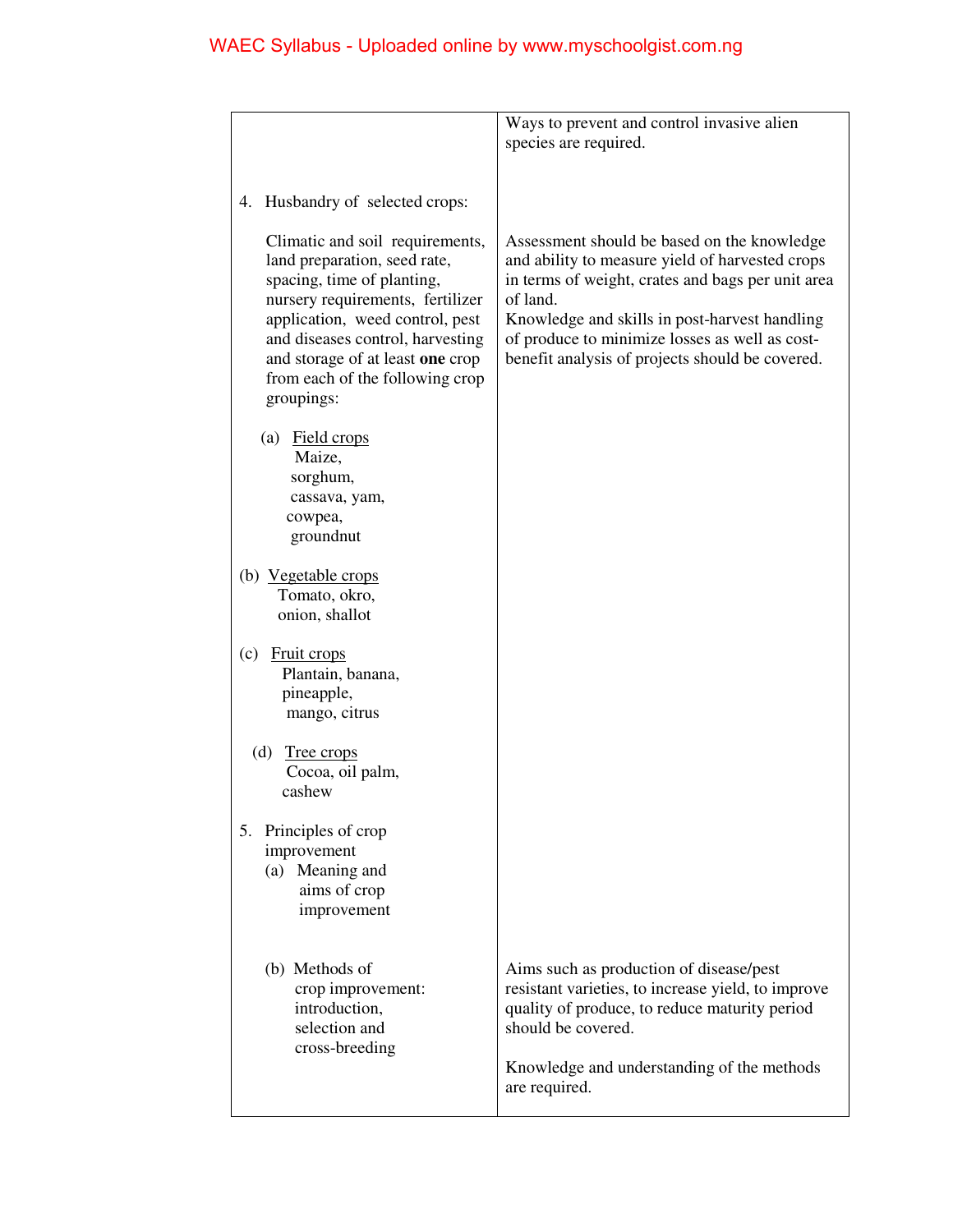$\overline{\phantom{a}}$ 

| 6.<br>Basic principles of<br>ornamental plant<br>production<br>(a) Identification,<br>classification<br>and importance<br>of ornamental<br>plants<br>(b) Preparation of<br>beds and borders | Assessment should be based on identification,<br>importance and classification of various types of<br>ornamental plants according to their uses e.g.<br>bedding plants, hedging plants, borders, trees,<br>shrubs, climbing plants and lawns plants.<br>Differences between bed and borders; and<br>principles to be observed when planting beds<br>and borders should also be covered. |
|---------------------------------------------------------------------------------------------------------------------------------------------------------------------------------------------|-----------------------------------------------------------------------------------------------------------------------------------------------------------------------------------------------------------------------------------------------------------------------------------------------------------------------------------------------------------------------------------------|
| <b>ANIMAL</b><br>Е.<br><b>PRODUCTION</b>                                                                                                                                                    |                                                                                                                                                                                                                                                                                                                                                                                         |
| 1. Importance, classification<br>and distribution of breeds<br>of farm animals in<br>West Africa<br>(a) Importance of farm<br>animals<br>(b) Classification of farm<br>Animals              | Importance of farm animals should include<br>food, traction, power, transport, research, supply<br>of manure, feed, medicine, sports and pleasure.<br>Animals should be classified as:<br>Ruminants: e.g. sheep, goat, cattle<br>Non-ruminants: e.g. pigs, poultry<br>Non-ruminant herbivores: e.g. rabbits, horses,<br>grasscutters                                                    |
| (c) Characteristics<br>and distribution<br>of farm animals in<br><b>West Africa</b>                                                                                                         | Identification of the major breeds of farm<br>animals, their characteristics and distribution in<br>West Africa as well as factors affecting the<br>distribution of farm animals should be covered.                                                                                                                                                                                     |
| Animal nutrition<br>2.<br>(a) Digestive<br>system of<br>farm animals                                                                                                                        | Knowledge and understanding of the digestive<br>system and the process of digestion in ruminant<br>and non-ruminant farm animals are required.                                                                                                                                                                                                                                          |
| (b) Importance<br>of food nutrients in<br>animal production:<br>carbohydrates, proteins,<br>fats, minerals, vitamins<br>and water                                                           |                                                                                                                                                                                                                                                                                                                                                                                         |
| (c) Classification<br>of feedstuffs                                                                                                                                                         | Classification should be based on the major<br>nutrient groups.<br>Importance of roughage in feedstuff should be                                                                                                                                                                                                                                                                        |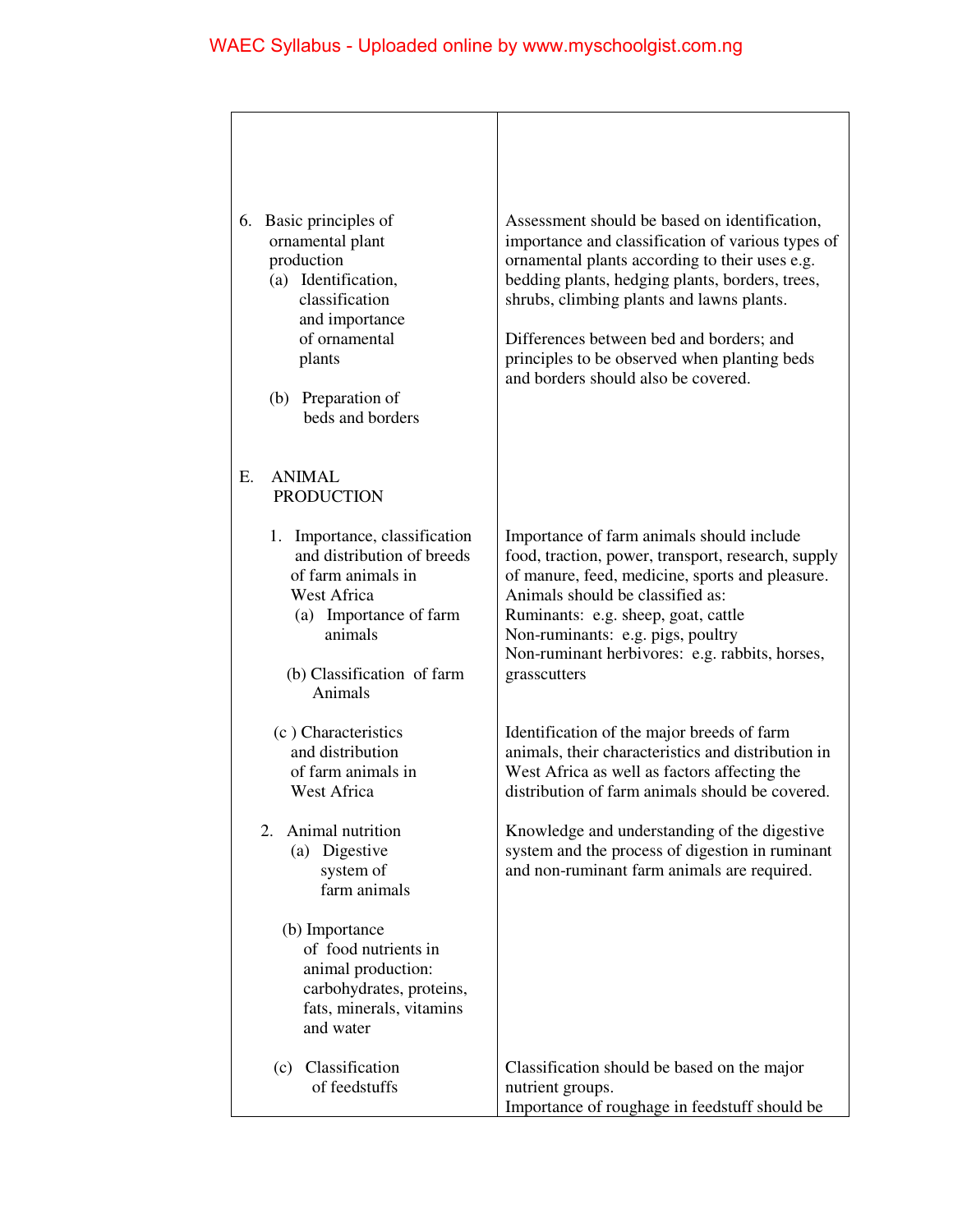|                                                      | covered.                                                                                    |
|------------------------------------------------------|---------------------------------------------------------------------------------------------|
|                                                      |                                                                                             |
|                                                      |                                                                                             |
|                                                      |                                                                                             |
| (d) Animal feed preparation                          | Knowledge and skills in the preparation of the                                              |
|                                                      | following forms of animal feed: concentrates,                                               |
|                                                      | silage, hay, fresh herbage are required.                                                    |
|                                                      |                                                                                             |
| (e) Types of animal ration:<br>balanced, maintenance | Appropriate rations for animals at each stage of<br>growth should be covered. E.g. starter, |
| and production rations                               | maintenance, grower rations. Ration formulation                                             |
|                                                      | should be assessed.                                                                         |
|                                                      |                                                                                             |
|                                                      |                                                                                             |
| (f) Malnutrition in farm<br>animals                  | Effects of malnutrition on animal production are                                            |
|                                                      | also required.                                                                              |
| (g) Meaning, types and                               | Identification of some common forage and                                                    |
| importance of forage and                             | pasture crops and their importance should be                                                |
| pasture crops                                        | covered.                                                                                    |
|                                                      |                                                                                             |
| Reproduction in farm animals<br>3.                   |                                                                                             |
| (a) Male and female                                  | The names and functions of the major parts of                                               |
| reproductive systems                                 | the male and female reproductive systems of                                                 |
|                                                      | farm animals should be assessed.                                                            |
|                                                      |                                                                                             |
| (b) Oestrus and signs of heat                        | Knowledge and understanding of oestrus, signs<br>of heat and its importance are required.   |
|                                                      |                                                                                             |
| (c) Process of                                       | Assessment should cover mating, fertilization,                                              |
| reproduction                                         | gestation and parturition as well as functions of                                           |
|                                                      | hormones involved in reproduction.                                                          |
|                                                      |                                                                                             |
| (d) Inbreeding:<br>causes and effects                | Ways of preventing inbreeding should be<br>covered.                                         |
|                                                      |                                                                                             |
| 4. Principles of animal                              |                                                                                             |
| improvement                                          |                                                                                             |
|                                                      |                                                                                             |
| Meaning and aims of animal<br>(a)                    |                                                                                             |
| improvement                                          |                                                                                             |
| (b) Methods of animal                                | Assessment should cover methods such as                                                     |
| improvement                                          | introduction, selection and breeding.                                                       |
|                                                      | Advantages and disadvantages of each method                                                 |
|                                                      | are also required.                                                                          |
| Artificial insemination<br>(c)                       | Procedures such as semen collection, dilution,                                              |
|                                                      | storage and insemination are required.                                                      |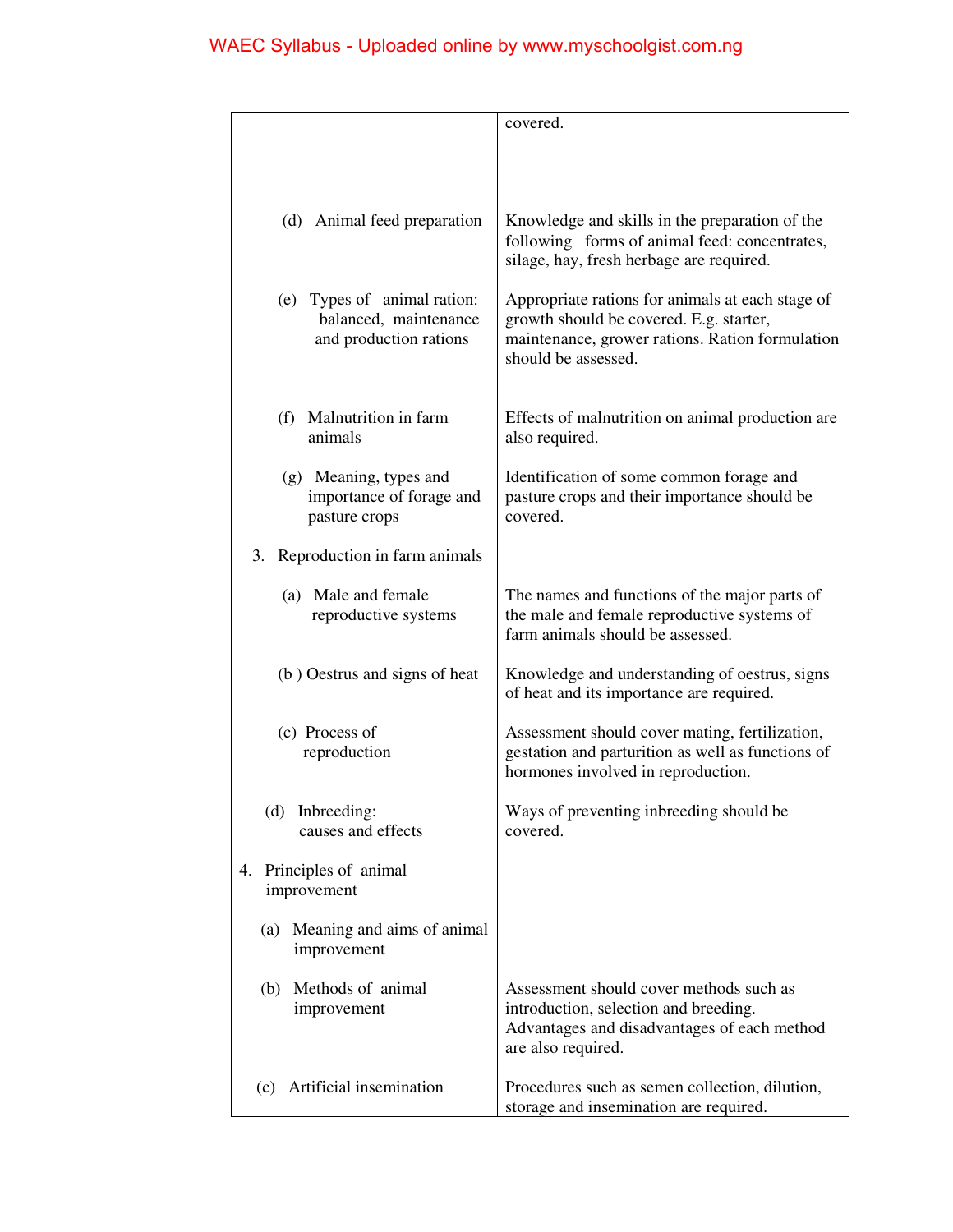|                                       | Advantages and disadvantages of artificial                                                      |
|---------------------------------------|-------------------------------------------------------------------------------------------------|
|                                       | insemination should be covered.                                                                 |
|                                       |                                                                                                 |
|                                       |                                                                                                 |
|                                       |                                                                                                 |
|                                       |                                                                                                 |
| 5. General management                 |                                                                                                 |
| practices in farm                     |                                                                                                 |
| animal production                     |                                                                                                 |
|                                       |                                                                                                 |
| (a) Meaning and objectives of         | Assessment should be based on knowledge and                                                     |
| Management practices in               | understanding of suitable environmental factors                                                 |
| animal production                     | in animal housing e.g. ventilation, space and<br>weather conditions; appropriate feedstuffs and |
|                                       | feed preparation; creep feeding, weaning,                                                       |
|                                       | debeaking, dehorning, disbudding, castration,                                                   |
|                                       | fostering of young animals and record keeping.                                                  |
|                                       |                                                                                                 |
| (b) Management                        | Explanation of extensive, semi-intensive and                                                    |
| systems of keeping farm               | intensive systems is required. Advantages and                                                   |
| animal                                | disadvantages of each system should be                                                          |
|                                       | assessed.                                                                                       |
|                                       |                                                                                                 |
| (c) Selection of breeding             | Assessment should be based on factors                                                           |
| stock                                 | considered in selecting breeding stock e.g.                                                     |
|                                       | performance records, appearance and state of                                                    |
|                                       | animal.                                                                                         |
| (d) Processing and marketing          | Knowledge and skills in slaughtering and                                                        |
| of farm animals                       | dressing of farm animals should be covered.                                                     |
|                                       | Marketing whole animals or in cut-up parts of                                                   |
|                                       | the carcass is required.                                                                        |
| 6. Principles of animal               |                                                                                                 |
| health management                     |                                                                                                 |
|                                       |                                                                                                 |
| (a) Diseases in farm animal           | Causes of diseases should include bacteria,                                                     |
| and their causes                      | viruses, fungi, protozoa. The role of injuries,                                                 |
| (b) Diseases of farm animal:          | poisons, hereditary conditions and nutritional                                                  |
|                                       | deficiencies should be covered.                                                                 |
| $(i)$ Viral:                          | Assessment of the knowledge and understanding                                                   |
| Foot and mouth,                       | of the diseases should be under the following                                                   |
| rinderpest, Newcastle, fowl           | headings:                                                                                       |
| pox<br>Bacterial:                     | causal organisms; mode of transmission;                                                         |
| (ii)                                  | animals affected; symptoms; effects on animals;                                                 |
| Anthrax, brucellosis,<br>tuberculosis | prevention and control measures.<br>The role of vectors in disease transmission                 |
| Fungal:<br>(iii)                      | should also be covered                                                                          |
| aspergillosis, ringworm               |                                                                                                 |
| (iv) Protozoan:                       |                                                                                                 |
| trypanosomiasis,                      |                                                                                                 |
| coccidiosis, redwater                 |                                                                                                 |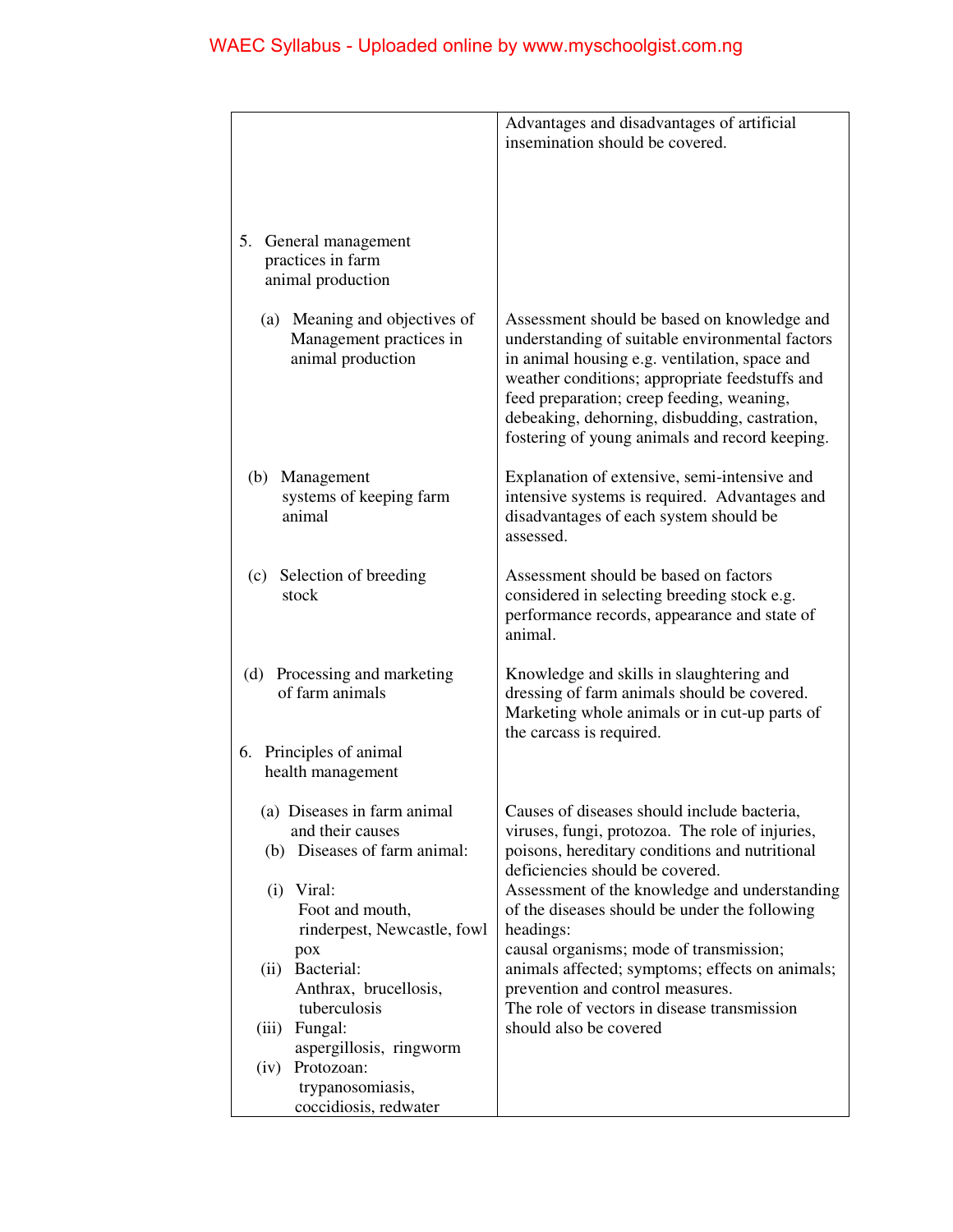| (c) Pests and parasites of<br>farm animals                                                                                                                                                                    |                                                                                                                                                                                                                                                                                                                                                                              |
|---------------------------------------------------------------------------------------------------------------------------------------------------------------------------------------------------------------|------------------------------------------------------------------------------------------------------------------------------------------------------------------------------------------------------------------------------------------------------------------------------------------------------------------------------------------------------------------------------|
| (i) Classification of parasites<br>of farm animals                                                                                                                                                            | Classification of parasites into ecto-parasites<br>and endo-parasites is required.                                                                                                                                                                                                                                                                                           |
| (ii) Effects of pests and<br>parasites on their host                                                                                                                                                          | Assessment would include structure of<br>tapeworm, liver fluke, roundworm, louse and                                                                                                                                                                                                                                                                                         |
| (iii) Economic importance<br>of pests and parasites                                                                                                                                                           | mite. Effects of these parasites on their host<br>should be assessed.                                                                                                                                                                                                                                                                                                        |
| (d) Prevention and control of<br>pests and parasites of<br>farm animals                                                                                                                                       | Methods including sanitary practices, isolation,<br>prohibition, quarantine, routine vaccination,<br>good nutrition, use of drugs and recommended<br>chemicals should be covered.                                                                                                                                                                                            |
| 7. Husbandry of selected farm<br>animals:<br>selection of breeding stock;<br>housing; feeding; breeding<br>programme; routine<br>management practices; pests<br>and diseases, their prevention<br>and control | Assessment of the husbandry practices of at<br>least one animal from each of the following<br>groups is required:<br>Ruminants: cattle, sheep and goats<br>Non-ruminants: poultry and pigs<br>Non-ruminant herbivores: grasscutters, guinea<br>pigs and rabbits                                                                                                              |
| Introduction to fisheries<br>8.<br>Meaning and<br>types of fisheries                                                                                                                                          | Description of the various types of fisheries:<br>Culture fisheries (aquaculture/fish farming)<br>$\qquad \qquad \blacksquare$<br>Capture fisheries (subsistence, commercial,<br>$\frac{1}{2}$<br>artisanal, industrial fisheries)<br>Comparison of subsistence and commercial<br>fisheries as well as comparison of artisanal and<br>industrial fisheries are all required. |
| 9. Fish farming<br>(a) Meaning of aquaculture<br>and fish farming                                                                                                                                             | Knowledge of the differences between<br>aquaculture and fish farming is required.                                                                                                                                                                                                                                                                                            |
| (b) Benefits and problems<br>associated with fish<br>farming                                                                                                                                                  | Assessment should cover benefits and problems<br>of fish farming.<br>Possible solutions to problems associated with<br>fish farming should also be covered.                                                                                                                                                                                                                  |
| (c) Facilities for<br>growing fish                                                                                                                                                                            | Knowledge of the uses of earthen ponds, cages,<br>concrete tanks, raceways and fish pens in                                                                                                                                                                                                                                                                                  |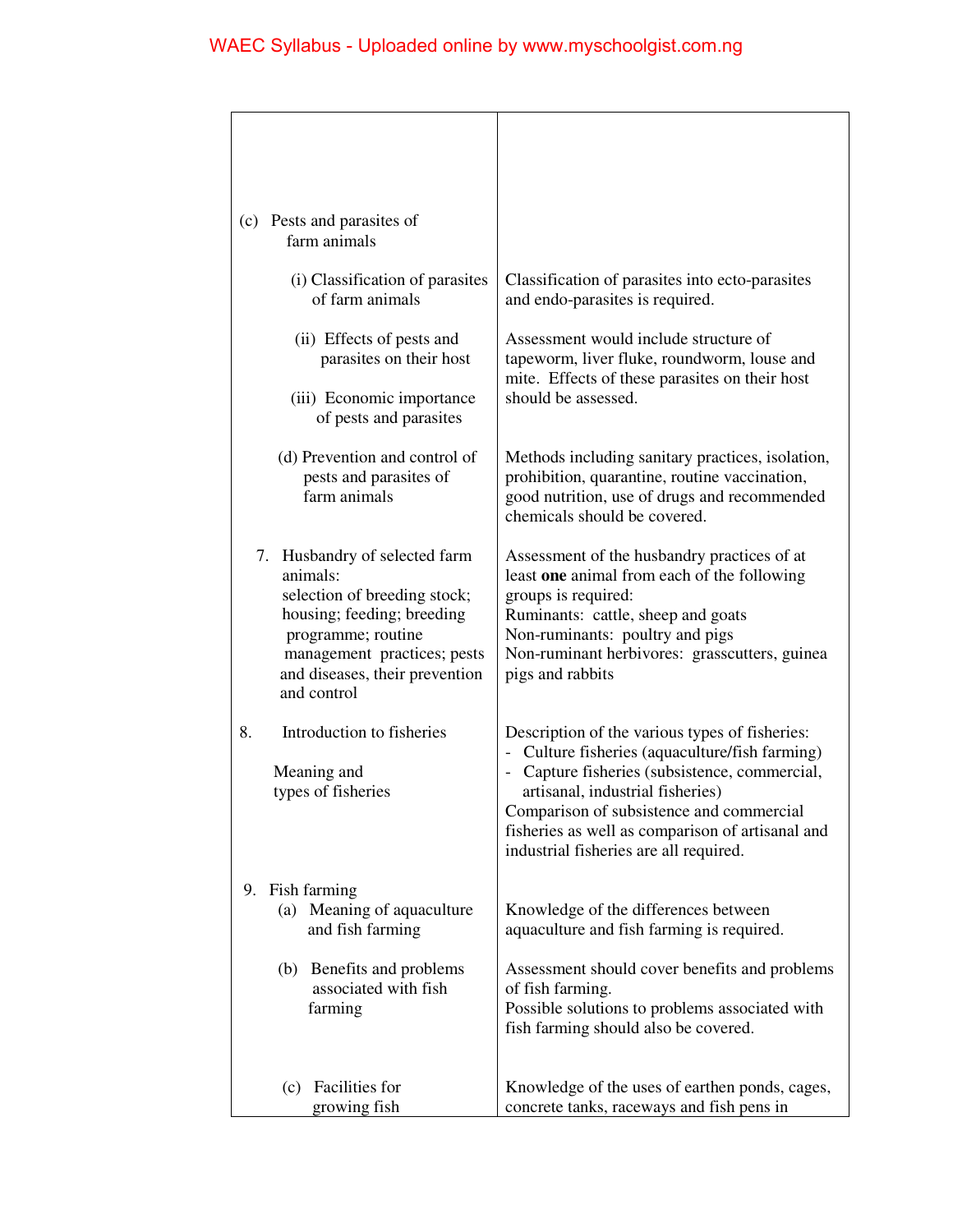|                                                                                                    | growing fish is required.                                                                                                                                                                                                                                                                                  |
|----------------------------------------------------------------------------------------------------|------------------------------------------------------------------------------------------------------------------------------------------------------------------------------------------------------------------------------------------------------------------------------------------------------------|
| (d) Factors that influence<br>choice of site for a fish<br>pond                                    | Factors to be considered including soil type,<br>slope of land and availability of water; and<br>management practices such as pond stocking,<br>feeding of fish, water quality maintenance, pond<br>maintenance and production control are<br>required.                                                    |
| Harvesting,<br>(e)<br>processing and<br>preservation of fish                                       | Signs of maturity and methods used in<br>harvesting fish are required.<br>Methods of processing fish including washing,<br>scaling, gutting and filleting as well as methods<br>of preserving fish should such as smoking,<br>cooking, salting, drying, frying, freezing and<br>canning should be covered. |
| F <sub>r</sub><br><b>AGRICULTURAL</b><br>ECONOMICS,<br><b>AGRIBUSINESS</b><br><b>AND EXTENSION</b> |                                                                                                                                                                                                                                                                                                            |
| Agricultural economics:<br>1.                                                                      |                                                                                                                                                                                                                                                                                                            |
| Importance and basic<br>principles                                                                 |                                                                                                                                                                                                                                                                                                            |
| (a) Meaning and scope of<br>agricultural economics                                                 | Knowledge of the scope of agricultural<br>economics: basic economic principles, factors of<br>production, keeping records and accounts,<br>agricultural financing and marketing of<br>agricultural produce are required.                                                                                   |
| The farm as an<br>(b)<br>economic unit                                                             | Economic properties of the farm:<br>input – output property, market orientation,<br>income, employment generation properties etc.<br>should be covered.                                                                                                                                                    |
| (c) Agricultural economics<br>and farm management<br>in agribusiness                               | Assessment should cover knowledge of the<br>application of economic principles in the<br>management of agribusiness and policy<br>formulation.                                                                                                                                                             |
| (d) Principles of<br>demand and supply                                                             | Factors influencing demand and supply should<br>be assessed.                                                                                                                                                                                                                                               |
| (e) Determination of price<br>for a commodity                                                      | Effects of shifts in the demand and supply<br>curves on equilibrium price are required.                                                                                                                                                                                                                    |
| Factors of production                                                                              |                                                                                                                                                                                                                                                                                                            |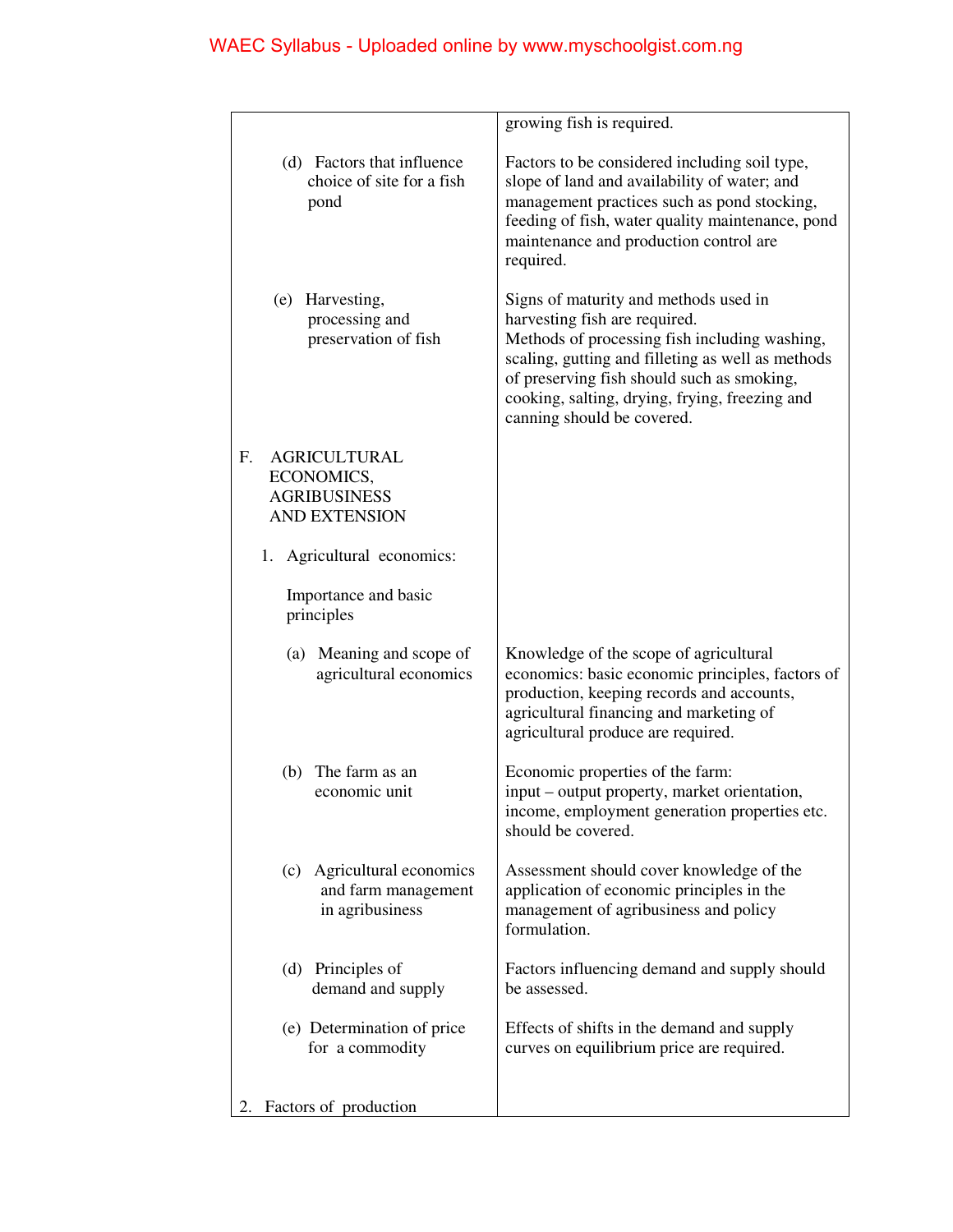| (a) Land, labour, capital,<br>management<br>(b) Functions of<br>farm manager                                                                                | Assessment should cover the characteristics of<br>land and factors that determine the supply of<br>land; the sources of agricultural labour and<br>factors that determine the supply and efficiency<br>of labour; the types of agricultural capital and<br>the role of capital.                                                     |
|-------------------------------------------------------------------------------------------------------------------------------------------------------------|-------------------------------------------------------------------------------------------------------------------------------------------------------------------------------------------------------------------------------------------------------------------------------------------------------------------------------------|
| (c) The production<br>function:<br>The law of<br>diminishing<br>returns                                                                                     | Determination of how the various factors could<br>be combined for maximization of profits and the<br>law of diminishing marginal returns should be<br>covered.<br>The drawing and interpretation of the production<br>function curve; total product curve; average<br>product curve and the marginal product curve<br>are required. |
| 3.<br>Introduction to agribusiness                                                                                                                          |                                                                                                                                                                                                                                                                                                                                     |
| management<br>(a) Meaning and<br>examples of<br>agribusiness                                                                                                | Examples of agribusiness such as crop and<br>animal production, fisheries, agroforestry,<br>agroprocessing and specialized services in<br>agriculture should be covered.                                                                                                                                                            |
| (b) Agribusinesses<br>and agriculture-<br>related occupations/<br>professions                                                                               | On-farm businesses such as tractor operation,<br>cattle range management and bee-keeping as<br>well as off-farm businesses such as agricultural<br>extension, quarantine and pineapple export are<br>required.                                                                                                                      |
| (c) Skills/tasks/ activities<br>performed in agribusiness<br>management                                                                                     | Planning, organizing, budgeting, record keeping,<br>supervising, coordinating should be covered.                                                                                                                                                                                                                                    |
| Establishment and<br>3.<br>management of agribusiness                                                                                                       |                                                                                                                                                                                                                                                                                                                                     |
| (a) Factors to consider in<br>setting up an agribusiness                                                                                                    | Assessment will include availability of capital,<br>tools/equipment, material/input and market.                                                                                                                                                                                                                                     |
| (b) Steps in establishing<br>agribusiness                                                                                                                   |                                                                                                                                                                                                                                                                                                                                     |
| Agricultural financing<br>5.                                                                                                                                |                                                                                                                                                                                                                                                                                                                                     |
| (a) Sources of farm credit:<br>Banks, co-operative<br>societies, money lenders,<br>governmental agencies,<br>marketing boards, thrift<br>and loan societies | Types of credit e.g. short, medium and long<br>term credits should be assessed.<br>Knowledge of subsidies as a form of agricultural<br>financing is required.                                                                                                                                                                       |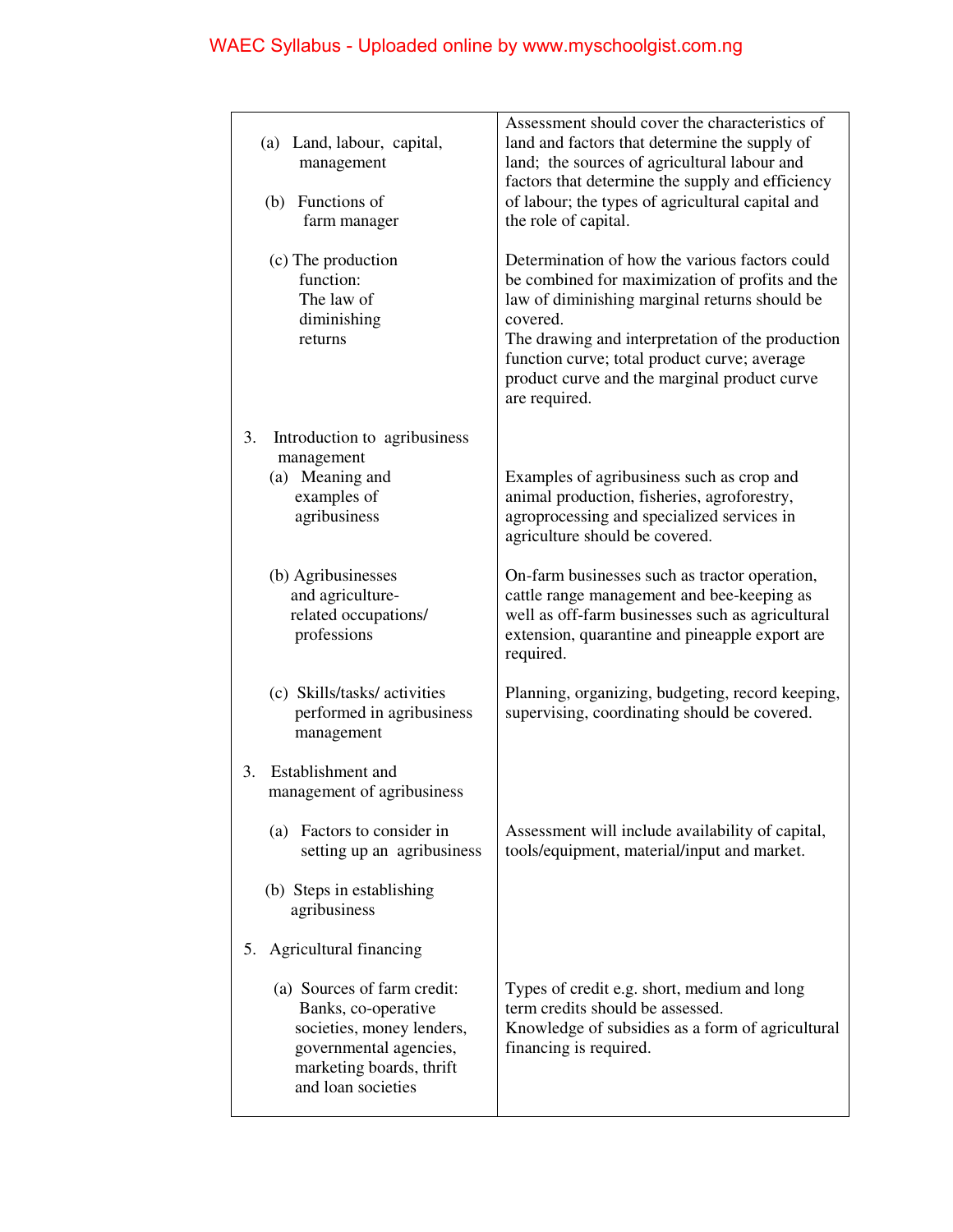| credit                        | (b) Conditions for obtaining                              | Conditions such as collateral security, surety,<br>personal reputation and personal investment<br>should be covered.                                                                                                                                                                                                            |
|-------------------------------|-----------------------------------------------------------|---------------------------------------------------------------------------------------------------------------------------------------------------------------------------------------------------------------------------------------------------------------------------------------------------------------------------------|
|                               |                                                           | Knowledge and skill of preparing a business<br>plan are required.                                                                                                                                                                                                                                                               |
|                               |                                                           | Merits and demerit of the credit sources are also<br>required.                                                                                                                                                                                                                                                                  |
| 6. Farm records and accounts  |                                                           |                                                                                                                                                                                                                                                                                                                                 |
|                               | (a) Types and importance of<br>farm records and accounts  | Differences between farm records and accounts<br>will be assessed.                                                                                                                                                                                                                                                              |
|                               |                                                           | Types of farm records including physical<br>records (maps, weather chart), inventory<br>records, financial records, production and labour<br>records should be covered.                                                                                                                                                         |
|                               |                                                           | The types of farm accounts should cover asset<br>and liability accounts, receipts and expenditure<br>accounts, capital and credit accounts.                                                                                                                                                                                     |
| statements                    | (b) Preparation of financial                              | Skills in preparing income and expenditure<br>account, profit and loss account and balance<br>sheet is required.                                                                                                                                                                                                                |
| 7.<br>produce                 | Marketing of Agricultural                                 |                                                                                                                                                                                                                                                                                                                                 |
| (a) Meaning and<br>importance |                                                           | Difference(s) between marketing and markets<br>will be assessed.<br>Knowledge of the importance of marketing is<br>required.                                                                                                                                                                                                    |
| (b) Marketing<br>functions    |                                                           | Assembling, processing, grading, sorting,<br>storage, transportation, advertising and<br>distribution etc should be covered.                                                                                                                                                                                                    |
|                               | (c) Marketing channels,<br>agents and agencies            | The role of marketing agents such as producers,<br>middlemen, consumers, country buyers,<br>wholesalers, retailers and brokers are required.<br>Functions of marketing agencies such as<br>marketing boards and co-operatives are also<br>required.<br>Merits and demerits of various agents and<br>agencies should be covered. |
|                               | (d) Problems associated with<br>marketing of agricultural |                                                                                                                                                                                                                                                                                                                                 |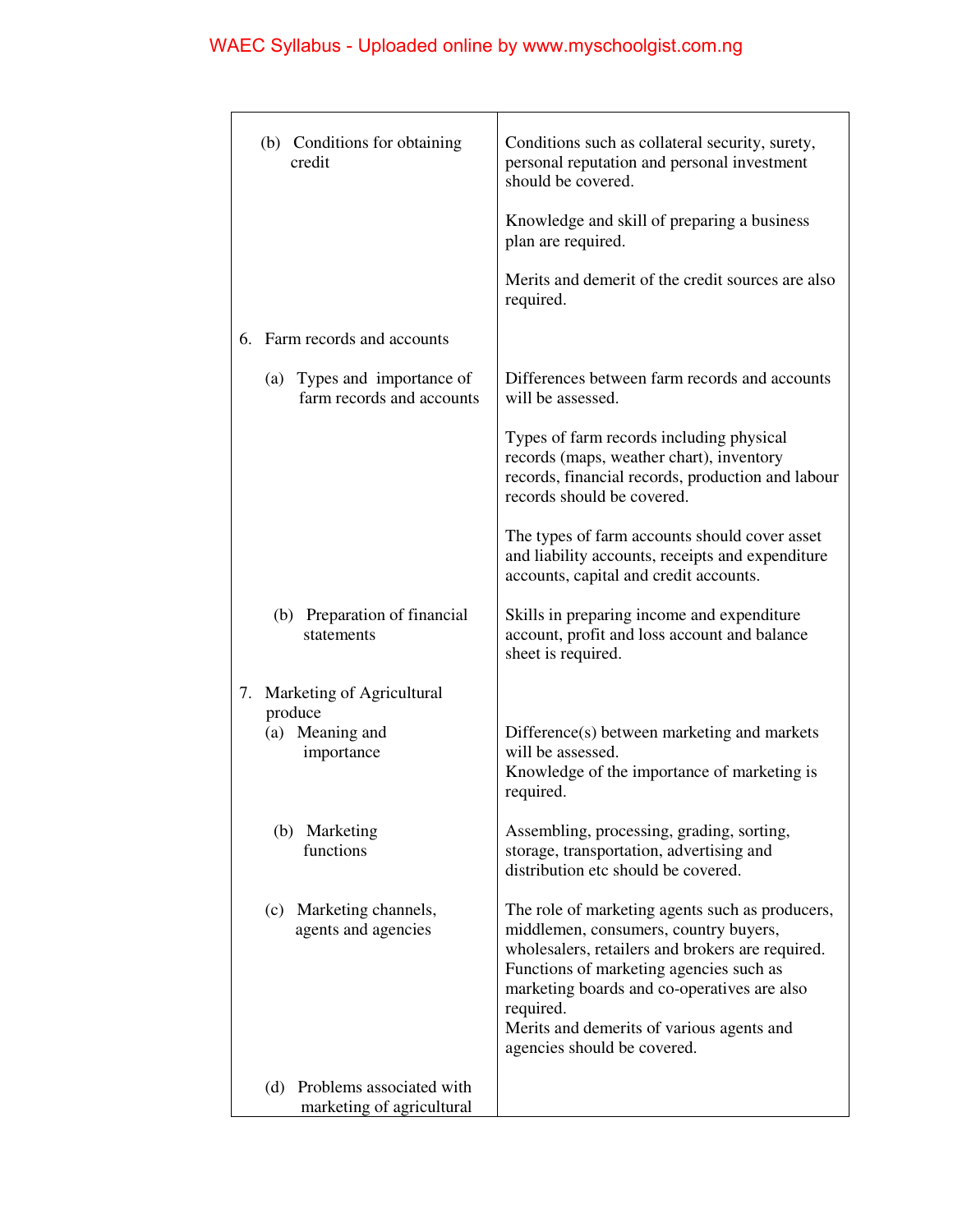| produce                                                                                |                                                                                                                                                                                                                                     |
|----------------------------------------------------------------------------------------|-------------------------------------------------------------------------------------------------------------------------------------------------------------------------------------------------------------------------------------|
|                                                                                        |                                                                                                                                                                                                                                     |
|                                                                                        |                                                                                                                                                                                                                                     |
| Agricultural extension<br>8.                                                           |                                                                                                                                                                                                                                     |
| Meaning and importance of<br>(a)<br>agricultural extension                             |                                                                                                                                                                                                                                     |
| Objectives and importance<br>(i)                                                       |                                                                                                                                                                                                                                     |
| (ii) Role of agencies in<br>extension education                                        | The roles of agencies such as the universities,<br>research institutions, ministry responsible for<br>agriculture, non-governmental organizations in<br>extension education should be covered                                       |
| (iii) Characteristics of an<br>effective extension system                              | Characteristics such as the establishment of a<br>strong administrative support, provision of<br>adequate financial support, good transportation,<br>staff motivation and effective monitoring and<br>evaluation should be covered. |
| (iv) Problems and issues in<br>extension education                                     |                                                                                                                                                                                                                                     |
| (b) Extension teaching methods:<br>Individual, group and<br>mass methods               | Advantages and disadvantages of each extension<br>teaching method are required.                                                                                                                                                     |
| 9. The value chain approach in<br>food quality and safety<br>assurance                 |                                                                                                                                                                                                                                     |
| (a) Definition and<br>characteristics of value<br>chain                                |                                                                                                                                                                                                                                     |
| (b) Benefits of value chain<br>development in agricultural<br>production and marketing | How value chain influences the competitiveness<br>and success of selected industries should be<br>covered.                                                                                                                          |
| Principles of value chain<br>(c)<br>approach                                           |                                                                                                                                                                                                                                     |
| Food quality and<br>(d)<br>food safety                                                 | Knowledge and understanding of the importance<br>of standards in food quality and safety assurance<br>in domestic, regional and international markets<br>are required.                                                              |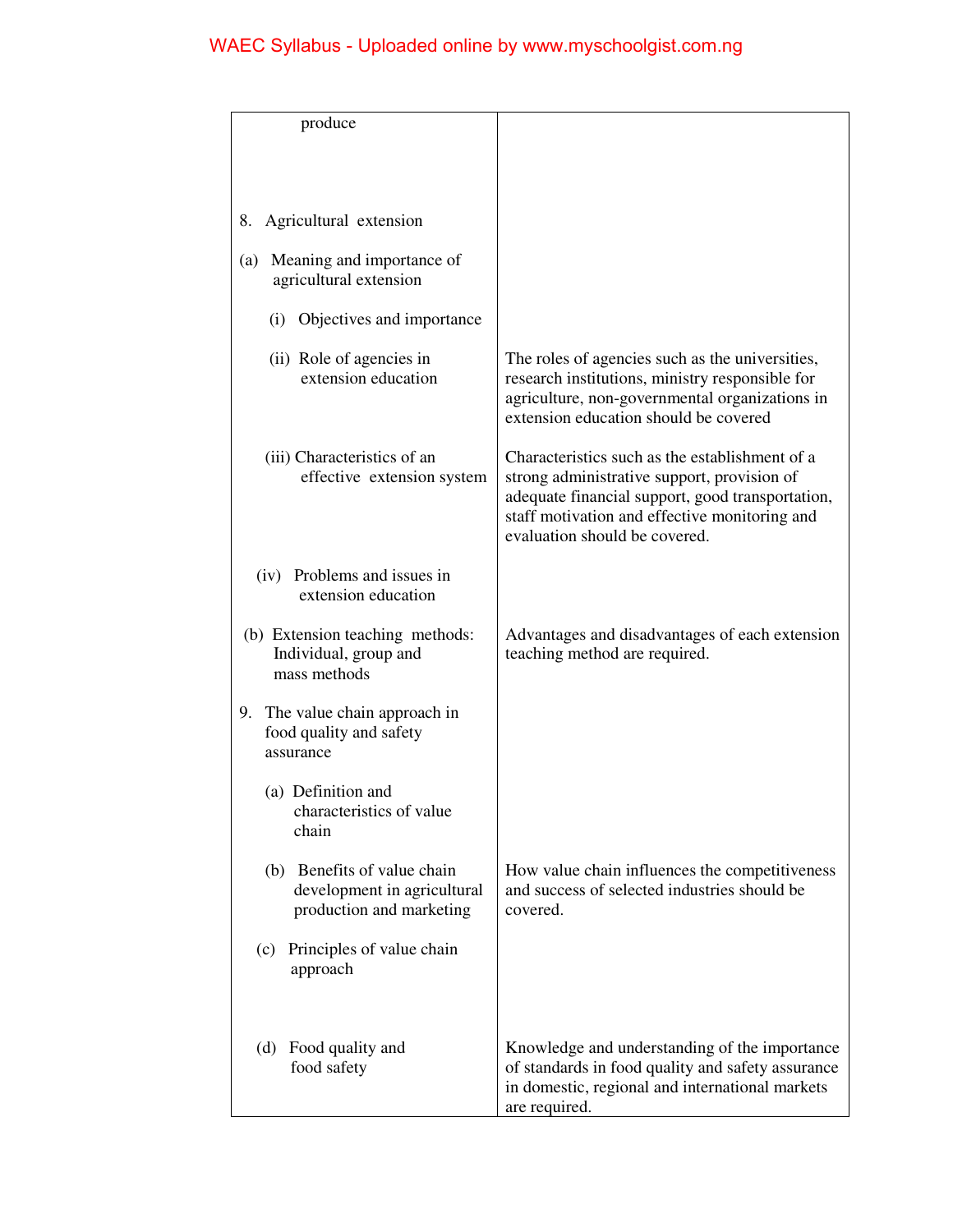| (e) Bodies responsible for<br>food quality and safety<br>assurance                                                         | Key players in food quality and safety assurance<br>(private and public sectors) should be covered<br>e.g. EPA, Food and Drugs Authority and GSA.                                                                                                          |
|----------------------------------------------------------------------------------------------------------------------------|------------------------------------------------------------------------------------------------------------------------------------------------------------------------------------------------------------------------------------------------------------|
| (f) Practices for ensuring food<br>quality and safety along the<br>value chain                                             | Food safety practices by private, national and<br>international or global standards along the value<br>chain are required.<br>Local and international bodies responsible for<br>food quality and safety assurance e.g. GSA,<br>EPA, ISO should be covered. |
| A. INTRODUCTION<br>TO AGRICULTURE                                                                                          |                                                                                                                                                                                                                                                            |
| 1. Identification and<br>uses of forest products<br>and their by-products                                                  | Identification and uses of forest products and<br>by-products such as sawn timber, plywood,<br>medicinal plants, snails, animal skins and ivory<br>should be assessed.                                                                                     |
| 2. Measurement in<br>Agriculture                                                                                           | Identification and uses of indigenous measuring<br>devices are required.                                                                                                                                                                                   |
| <b>B. SOIL USES AND</b><br><b>MANAGEMENT</b><br>1. Rocks                                                                   | Identification of the common rock types:<br>igneous, sedimentary and metamorphic should<br>be covered.                                                                                                                                                     |
| 2. Soil Profile<br>3. Laboratory work on<br>physical properties<br>of the soil:                                            | Identification and simple description of soil<br>profile are required.                                                                                                                                                                                     |
| (a) Examination of texture<br>by manual feel (wet or dry<br>and by sedimentation,<br>porosity and capillary<br>experiments | Assessment will be based on skills to perform<br>experiments to determine physical properties of<br>soil.                                                                                                                                                  |
| (b) Mechanical analysis by<br>the use of sieves                                                                            |                                                                                                                                                                                                                                                            |
| Determination<br>(c)<br>of moisture content of a<br>moist soil sample by weight                                            |                                                                                                                                                                                                                                                            |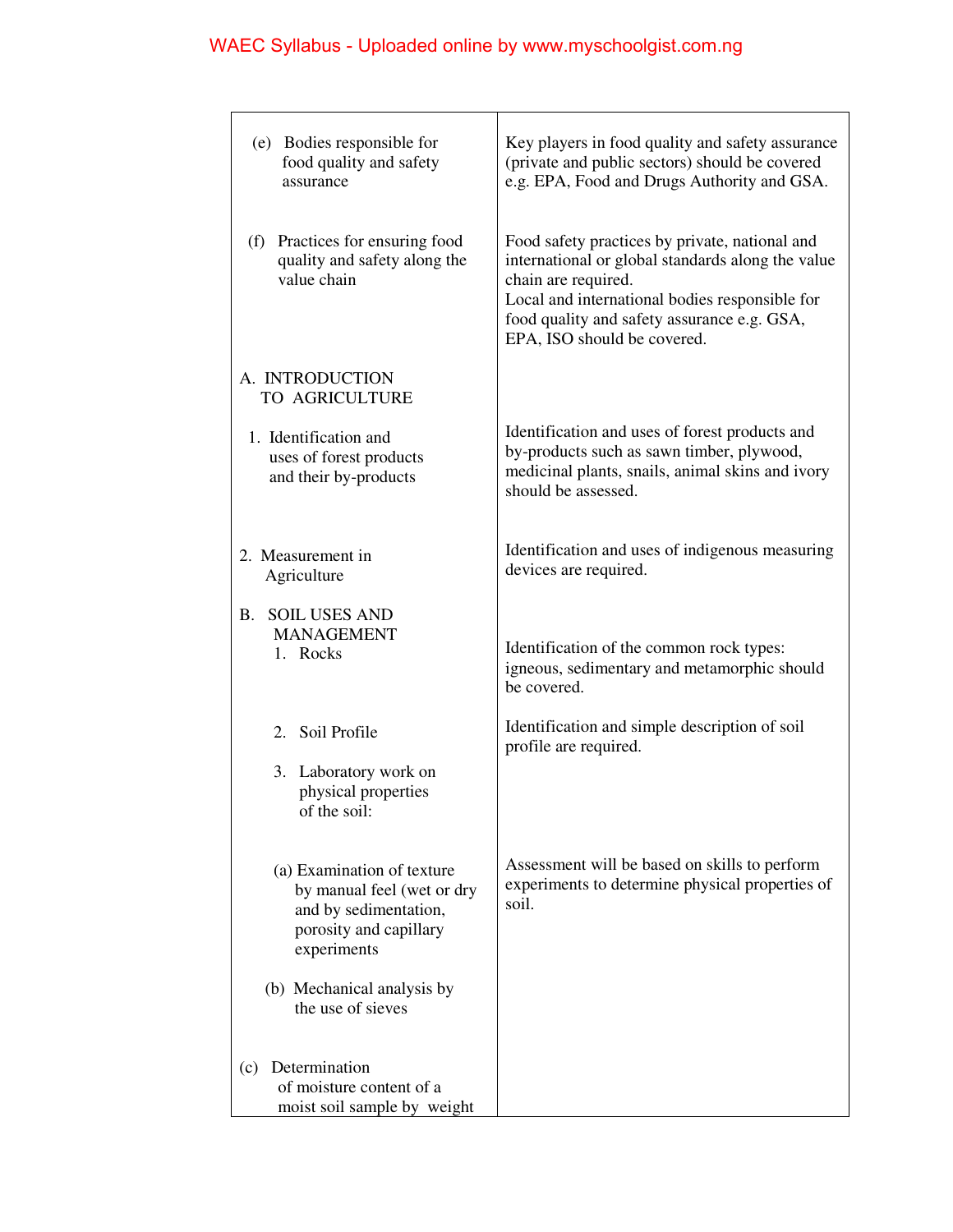| (d) Determination<br>of porosity and water<br>holding capacity                           |                                                                                                                                                                                                                                                                                           |
|------------------------------------------------------------------------------------------|-------------------------------------------------------------------------------------------------------------------------------------------------------------------------------------------------------------------------------------------------------------------------------------------|
| (e) Demonstration<br>of capillary action                                                 |                                                                                                                                                                                                                                                                                           |
| 4. Laboratory work on chemical<br>properties of soil:                                    |                                                                                                                                                                                                                                                                                           |
| Demonstration of soil acidity<br>using simpletests e.g. litmus<br>paper and colour chart | Assessment will be based on the skills to<br>perform experiments to determine chemical<br>properties of soil.                                                                                                                                                                             |
| 5.<br>Laboratory work to<br>demonstrate the presence of<br>living organisms in the soil  |                                                                                                                                                                                                                                                                                           |
| Ferilizers<br>6.<br>(organic and inorganic)                                              | Identification of fertilizers, methods of<br>application and calculations of rates of<br>application are required.                                                                                                                                                                        |
| Simple demonstration<br>7.<br>of compost and farm yard<br>manure preparation             | Both heap and pit methods are required.                                                                                                                                                                                                                                                   |
| C. FARM<br><b>MECHANIZATION</b>                                                          |                                                                                                                                                                                                                                                                                           |
| 1. Farm tools and equipment                                                              | Identification, description, uses and maintenance<br>of various farm tools and equipment including<br>the following: hoe, cutlass, garden trowel, hand<br>fork, shovel, spade, rake, sickle, secateurs,<br>shears, long-handled hoe, pruning knife and<br>budding knife shoul be covered. |
| 2. Tractor-drawn and animal-<br>drawn implements                                         | Identification, description and uses of tractor<br>and animal-drawn implements such as ploughs,<br>harrows, ridgers, planters and cultivators as well<br>as identification of the major parts of the<br>implements and their functions, care and<br>maintenance are required.             |
| 3. Farm tractor                                                                          | Identification and functions of the major<br>components of the tractor; its operation,<br>servicing and maintenance are required.                                                                                                                                                         |
| Simple farm machines<br>4.                                                               | Identification, operation, care and maintenance<br>of simple farm machines, e.g. mistblower,                                                                                                                                                                                              |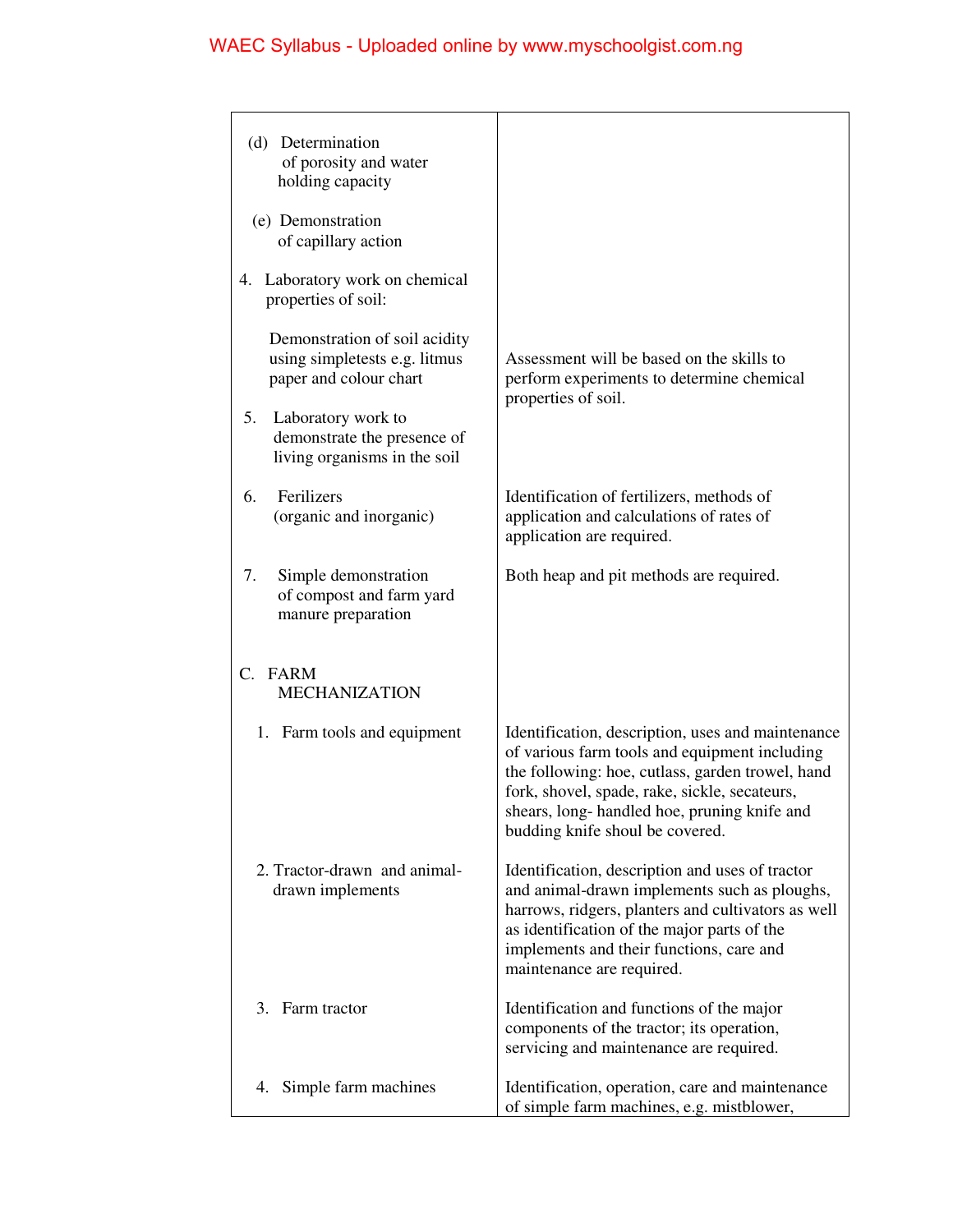| 5. Harvesting and post-<br>harvest tools, equipment<br>and machinery.  | knapsack sprayer, mower and power tiller are<br>required.<br>Skill to calibrate the knapsack sprayer will also<br>be assessed.<br>Identification and use of harvesting and post-<br>harvest tools and equipment e.g. sickle, cutlass,<br>groundnut lifter, hoe and mattock are required.<br>Identification, operation, care and maintenance<br>of harvesting and processing machinery such as<br>combine harvester, cassava grater, corn miller,<br>corn sheller and groundnut decorticator should<br>be covered. |
|------------------------------------------------------------------------|-------------------------------------------------------------------------------------------------------------------------------------------------------------------------------------------------------------------------------------------------------------------------------------------------------------------------------------------------------------------------------------------------------------------------------------------------------------------------------------------------------------------|
| 6. Irrigation and<br>drainage                                          | Identification, operation, care and maintenance<br>of simple irrigation and drainage equipment<br>such as watering can, sprinkler head and tiles<br>will be assessed.                                                                                                                                                                                                                                                                                                                                             |
| 7. Elementary surveying<br>instrument                                  | Identification, uses and care of simple surveying<br>instruments eg. measuring tape, ranging poles,<br>compass, gunters chain, pegs, theodolite, dumpy<br>level and abney level are required.                                                                                                                                                                                                                                                                                                                     |
| <b>CROP</b><br>D.<br><b>PRODUCTION</b>                                 |                                                                                                                                                                                                                                                                                                                                                                                                                                                                                                                   |
| 1. Classification of crop plants                                       | Classification based on growth cycle/life span,<br>botany and uses should be covered.                                                                                                                                                                                                                                                                                                                                                                                                                             |
| 2. Seeds, seedlings, fruits and<br>storage organs of crops             | Identification of seeds, seedlings, fruits, storage<br>organs and essential parts of the common crop<br>plants, pasture grasses, legumes and local weeds<br>is required.                                                                                                                                                                                                                                                                                                                                          |
| 3. Main diseases and pests of<br>crops in the field and in<br>storage. | Identification of main pests and their damage to<br>crops e.g. cotton stainer, weevils of grains and<br>groundnuts, beetles are required.                                                                                                                                                                                                                                                                                                                                                                         |
|                                                                        | Recognition of main diseases of crops and the<br>causal agents, where feasible with characteristic<br>symptoms e.g. smut of cereals, maize streak,<br>swollen shoot of cocoa, mosaic of cassava,<br>rosette of groundnut, leaf spot of groundnut,<br>blast of rice, brown rot of pineapple, black pod<br>of cocoa, root knot disease, blossom-end-rot of<br>tomato, damping off disease and sigatoka of<br>plantain/banana should all be covered.                                                                 |
| Plant propagation<br>4.                                                |                                                                                                                                                                                                                                                                                                                                                                                                                                                                                                                   |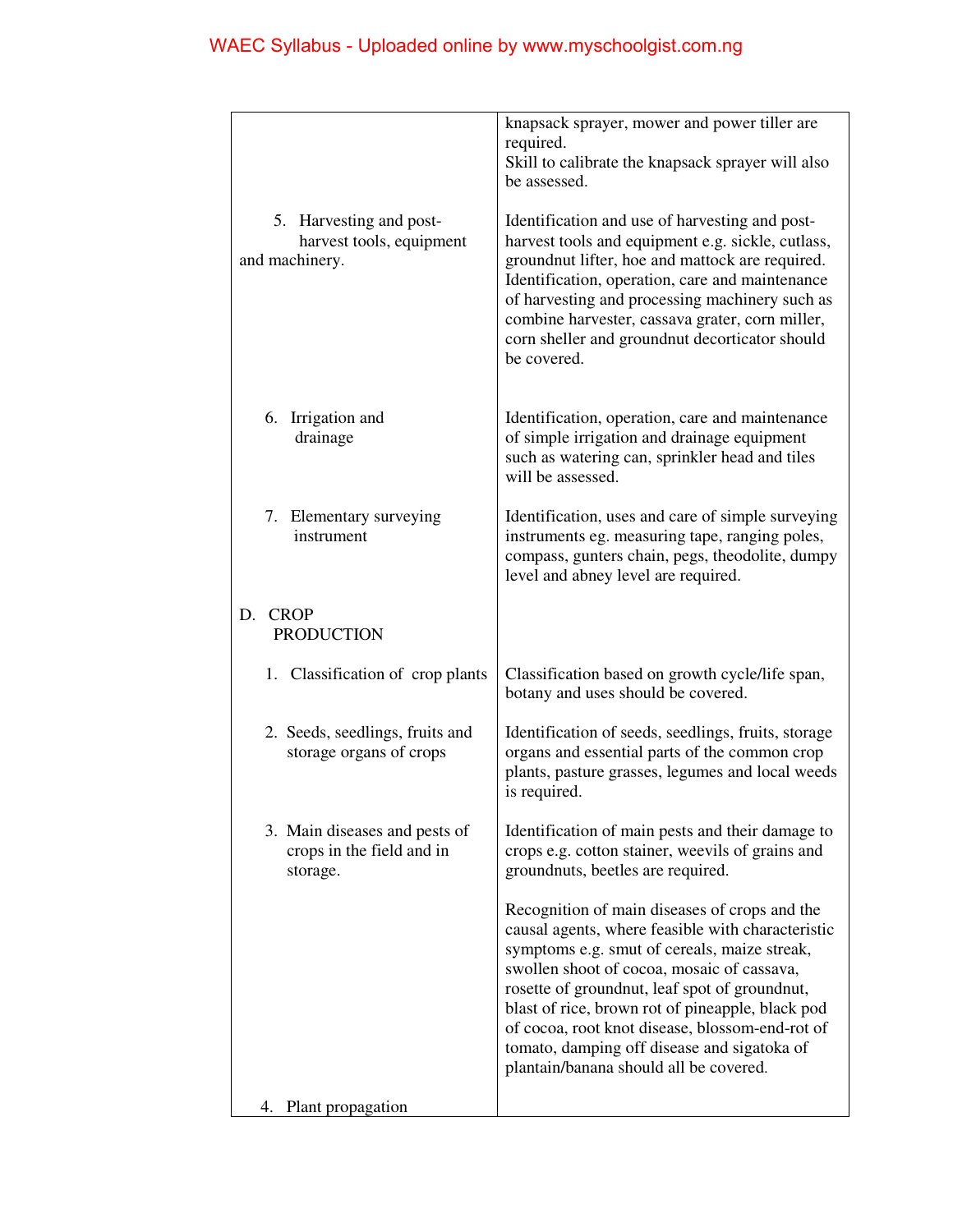| Propagation by seed: time<br>(a)<br>of planting, seed rates,<br>plant population and<br>seed viability tests of<br>common local crop plants | Activities involved in propagation by seed: seed<br>selection and testing, seed treatment, seed<br>sowing, nursery practices are required.                                                                                                       |
|---------------------------------------------------------------------------------------------------------------------------------------------|--------------------------------------------------------------------------------------------------------------------------------------------------------------------------------------------------------------------------------------------------|
| (b) Vegetative propagation                                                                                                                  | Skill to identify vegetative structures e.g. corms,<br>rhizomes, suckers, slips and runners should be<br>assessed.                                                                                                                               |
|                                                                                                                                             | Knowledge and skills in vegetative propagation<br>through cutting, grafting, budding and layering<br>are required.                                                                                                                               |
| Seed bed preparation and<br>5.<br>cultural practices                                                                                        | Knowledge and skills in the preparation of seed<br>beds, fertilizer application, mulching, pesticides<br>application, watering, pruning, staking and<br>thinning are required.<br>Calculation involving plant density/population is<br>required. |
| Ornamental plant production<br>6.                                                                                                           | Identification and classification of ornamental<br>plants should be covered.                                                                                                                                                                     |
| Common weeds<br>7.                                                                                                                          | Identification of common weeds and preparation<br>of weed album; knowledge of external features;<br>mode of dispersal; various methods of weed<br>control on the farm are required.                                                              |
| 8. Measurement of crop yields                                                                                                               | Skill to measure crop yield is required.                                                                                                                                                                                                         |
| <b>ANIMAL</b><br>Е.<br><b>PRODUCTION</b>                                                                                                    |                                                                                                                                                                                                                                                  |
| 1. Common breeds of animals<br>and the types of animals in<br>West Africa                                                                   | Identification of breeds and types of farm<br>animals is required.                                                                                                                                                                               |
| 2. Major internal organs of farm<br>Animals                                                                                                 | Identification and function of the major parts of<br>the digestive and reproductive systems are<br>required.                                                                                                                                     |
| 3. Animal products and by-<br>products                                                                                                      | Identification and uses of animal products and<br>by-products e.g. hides, skins, furs, feathers and<br>horns should be covered.                                                                                                                  |
| 4. Animal feeds and their sources                                                                                                           | Identification and the uses of animal feed and<br>animal feedstuffs, types of feedstuffs and feed<br>ingredients e.g. fish meal, cakes, rice bran,<br>blood meal, bone meal, wheat bran, oyster shell                                            |